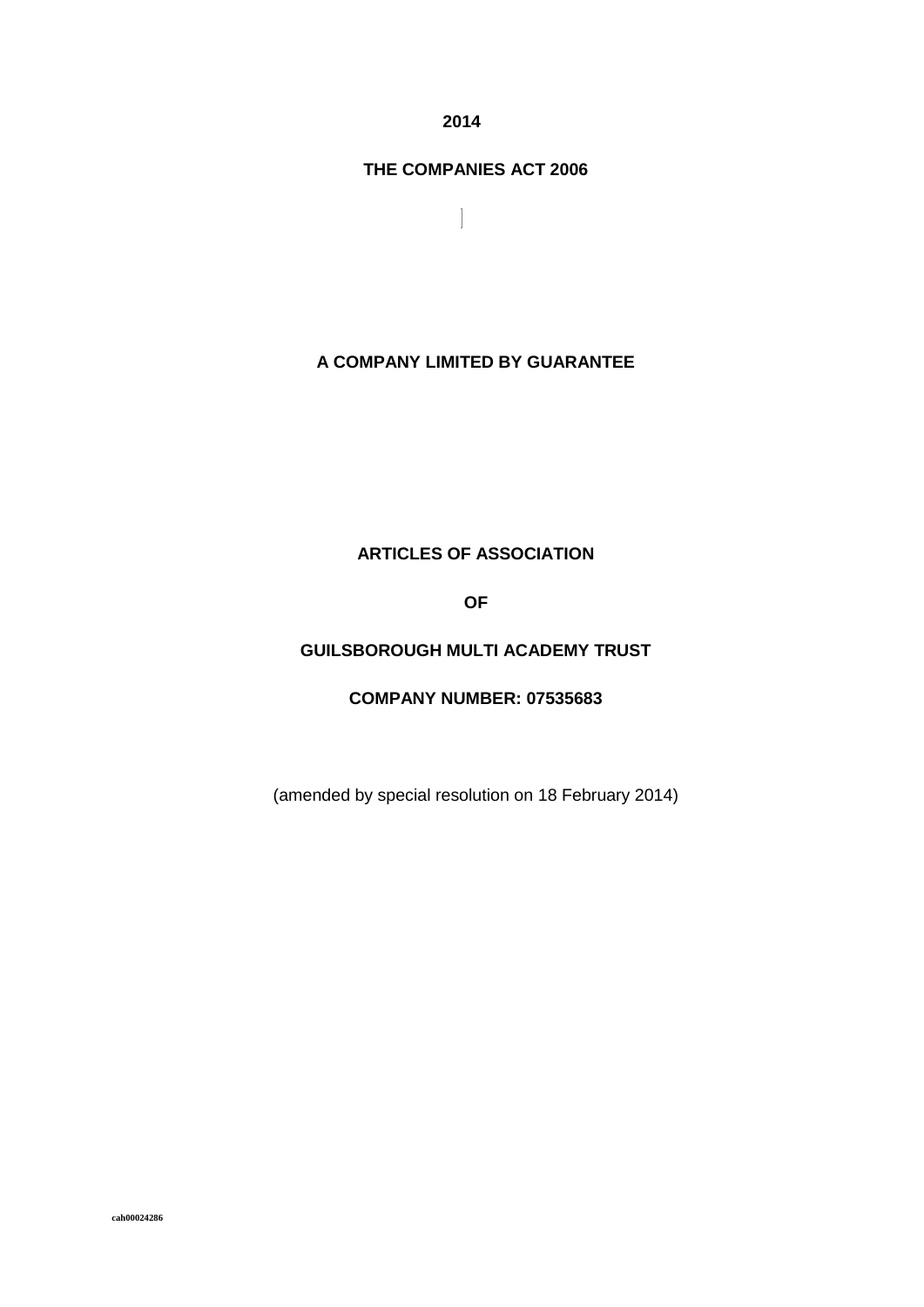# **THE COMPANIES ACT 2006**

# **COMPANY LIMITED BY GUARANTEE**

# **ARTICLES OF ASSOCIATION**

#### **OF**

#### **GUILSBOROUGH MULTI ACADEMY TRUST**

#### **INTERPRETATION**

- 1. In these Articles:-
	- (a) "the Academies" means all the schools referred to in Article 4 and established by the Company (and "Academy" shall mean any one of those schools);
	- (b) "Academy Financial Year" means the academic year from  $1<sup>st</sup>$  of September to  $31<sup>st</sup>$ of August of the following year;
	- (c) "Advisory Bodies" means any advisory bodies established pursuant to Article  $100^1$ ;
	- (d) "the Articles" means these Articles of Association of the Company;
	- (e) "Chief Inspector" means Her Majesty's Chief Inspector of Education, Children's Services and Skills or his successor;
	- (f) "clear days" in relation to the period of a notice means the period excluding the day when the notice is given or deemed to be given and the day on which it is given or on which it is to take effect;
	- (g) "Clerk" means the clerk to the Directors or any other person appointed to perform the duties of the clerk to the Directors, including a joint, assistant or deputy clerk;
	- (h) "the Company" means, save as otherwise defined at Article 6.9, the company intended to be regulated by these Articles and referred to in Article 2;
	- (i) "Diocese" means the Church of England diocese in which the Academies are situated;

1

<sup>1</sup> The Advisory Body may be established as a Local Governing Body.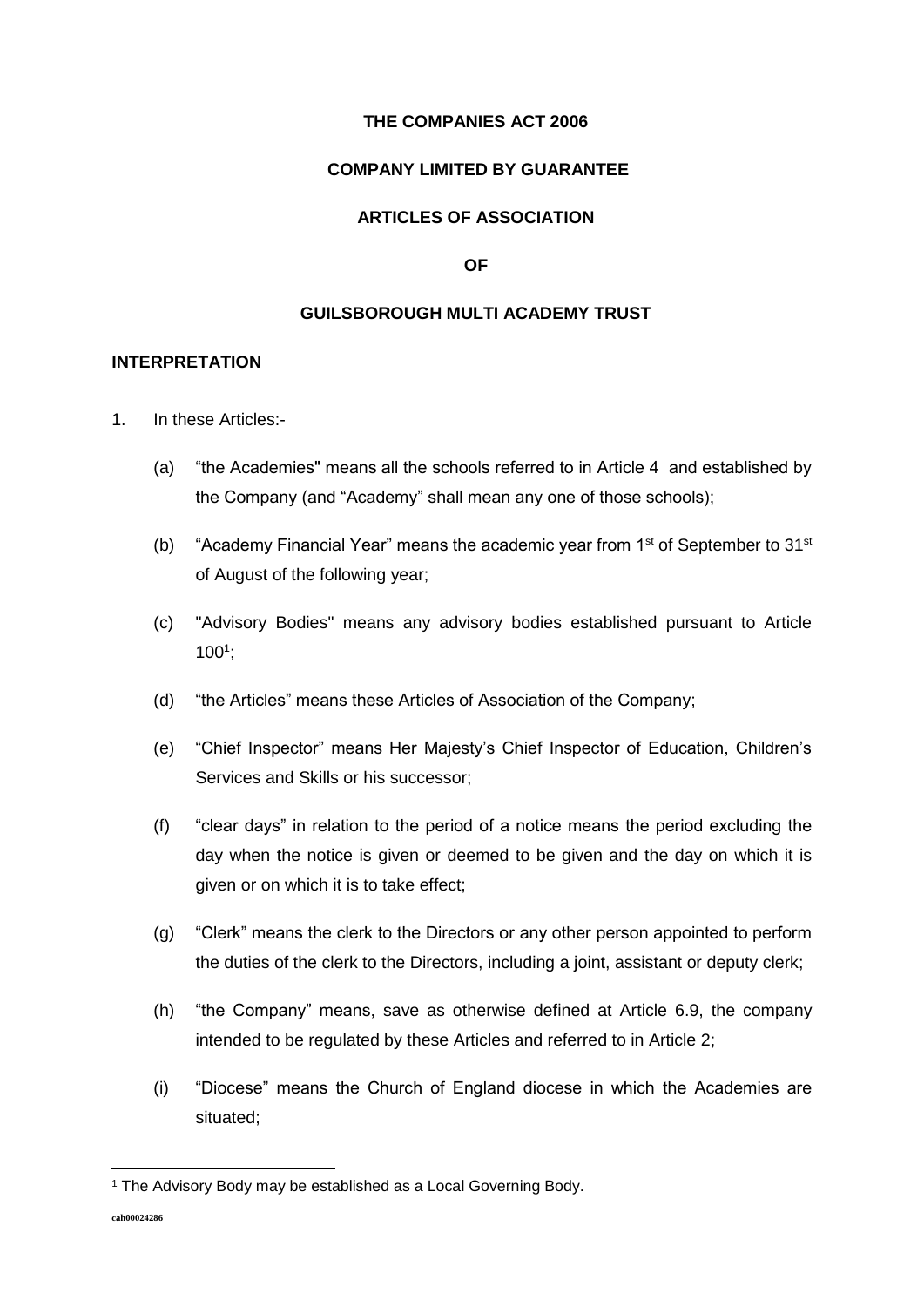- (j) "Diocesan Board of Education" means that body constituted under the Diocesan Boards of Education Measure 1991 for the Diocese and any successor body;
- (k) "Diocesan Director of Education" means the chief officer of the Diocesan Board of Education;
- (l) "the Directors" means, save as otherwise defined at Article 6.9, the directors of the Company (and "Director" means any one of those directors);
- (m) "Executive Principal" means such person as may be appointed by the Directors as the Executive Principal of the Company;
- (n) "Financial Expert" means an individual, company or firm who is authorised to give investment advice under the Financial Services and Markets Act 2000;
- (o) "Foundation Governors" means those Directors appointed under Article 50AA;
- (p) "Local Authority Associated Persons" means any person associated with any local authority within the meaning given in section 69 of the Local Government and Housing Act 1989;
- (q) "Local Governing Bodies" means the committees appointed pursuant to Articles 100-102 and 104 (and "Local Governing Body" means any one of these committees);
- (r) "Member" means a member of the Company and someone who as such is bound by the undertaking contained in Article 8;
- (s) "the Memorandum" means the Memorandum of Association of the Company;
- (t) "Office" means the registered office of the Company;
- (u) "Parent Directors" means the Directors elected or appointed pursuant to Articles 53 – 56 inclusive;
- (v) Peterborough Diocese Church Schools Trust means the company registered in England and Wales with company number 07916201;
- (w) "Principals" means the head teachers of the Academies (and "Principal" means any one of these head teachers);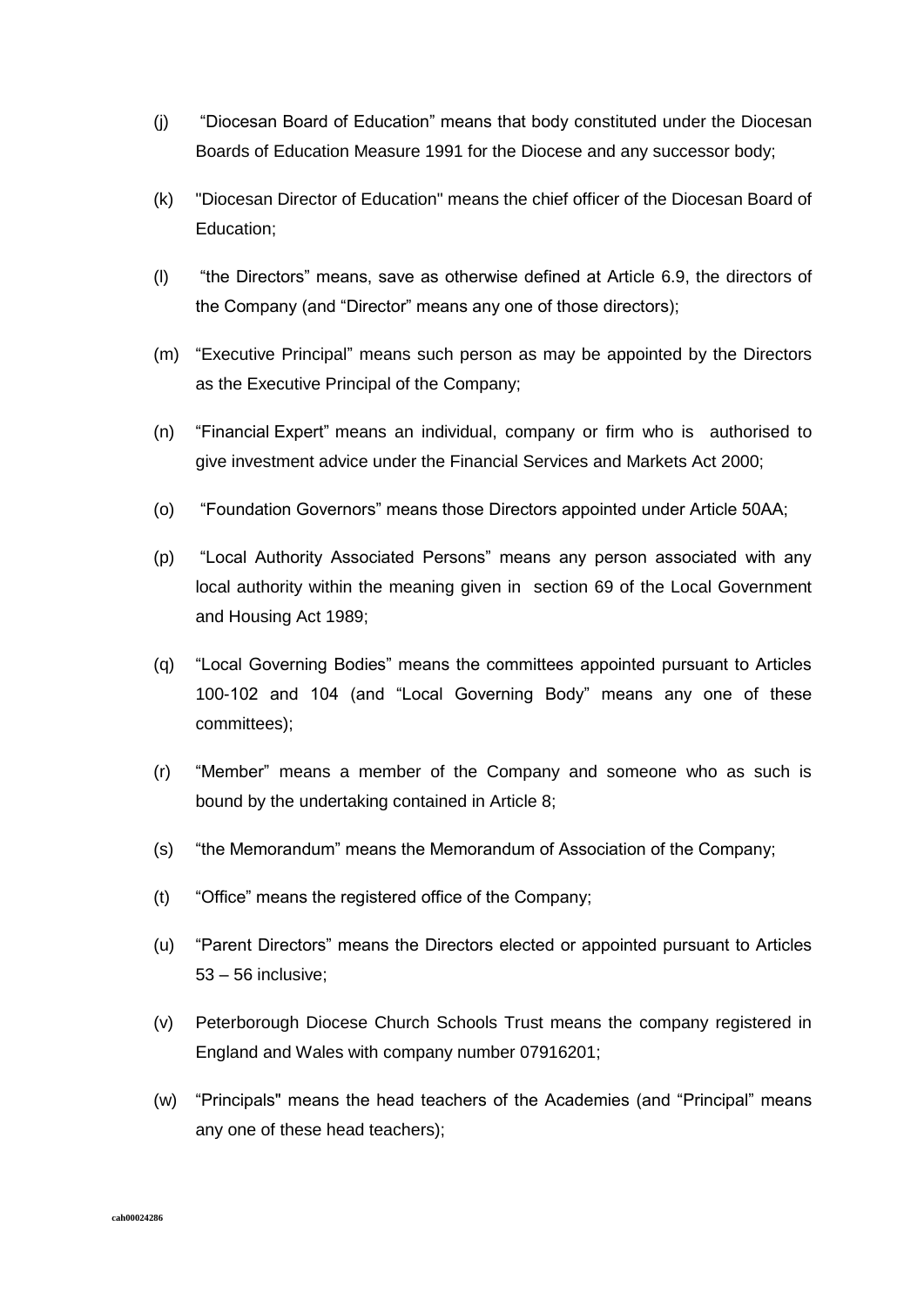- (x) "Principal Regulator" means the body or person appointed as the Principal Regulator under the Charities Act 2011;
- (y) "Relevant Funding Agreements" means the agreement or agreements entered into by the Company and the Secretary of State under section 1 of the Academies Act 2010 for the establishment of each Academy, including any variation or supplemental agreements thereof;
- (z) "Reserved Teacher" has the same meaning given to the term "reserved teacher" in section 58(2) of the School Standards and Framework Act 1998 namely a teacher who is (i) selected for their fitness and competence to give religious education as is required in accordance with arrangements under paragraph 3(3 of Schedule 19 to that Act (arrangements for religious education in accordance with the Objects and the school's trust deed); and (ii) is specifically appointed to do so;
- (aa) "Scheme of Delegation" means an instrument of the Directors consistent with the Objects delegating such powers and functions of the Directors as they consider to be desirable to delegate to any Local Governing Body;
- (bb) "the seal" means the common seal of the Company if it has one;
- (cc) "Secretary of State" means the Secretary of State for Education or successor;
- (dd) "Teacher" means a person employed under a contract of employment or a contract for services or otherwise engaged to provide his services as a teacher at one or more Academies;
- (ee) "Trustees" means those trustees holding the site of any of the Academies and providing it to the Company for use and occupation by the relevant Academy;
- (ff) "the United Kingdom" means Great Britain and Northern Ireland;
- (gg) words importing the masculine gender only shall include the feminine gender. Words importing the singular number shall include the plural number, and vice versa;
- (hh) subject as aforesaid, words or expressions contained in these Articles shall, unless the context requires otherwise, bear the same meaning as in the Companies Act 2006, as appropriate;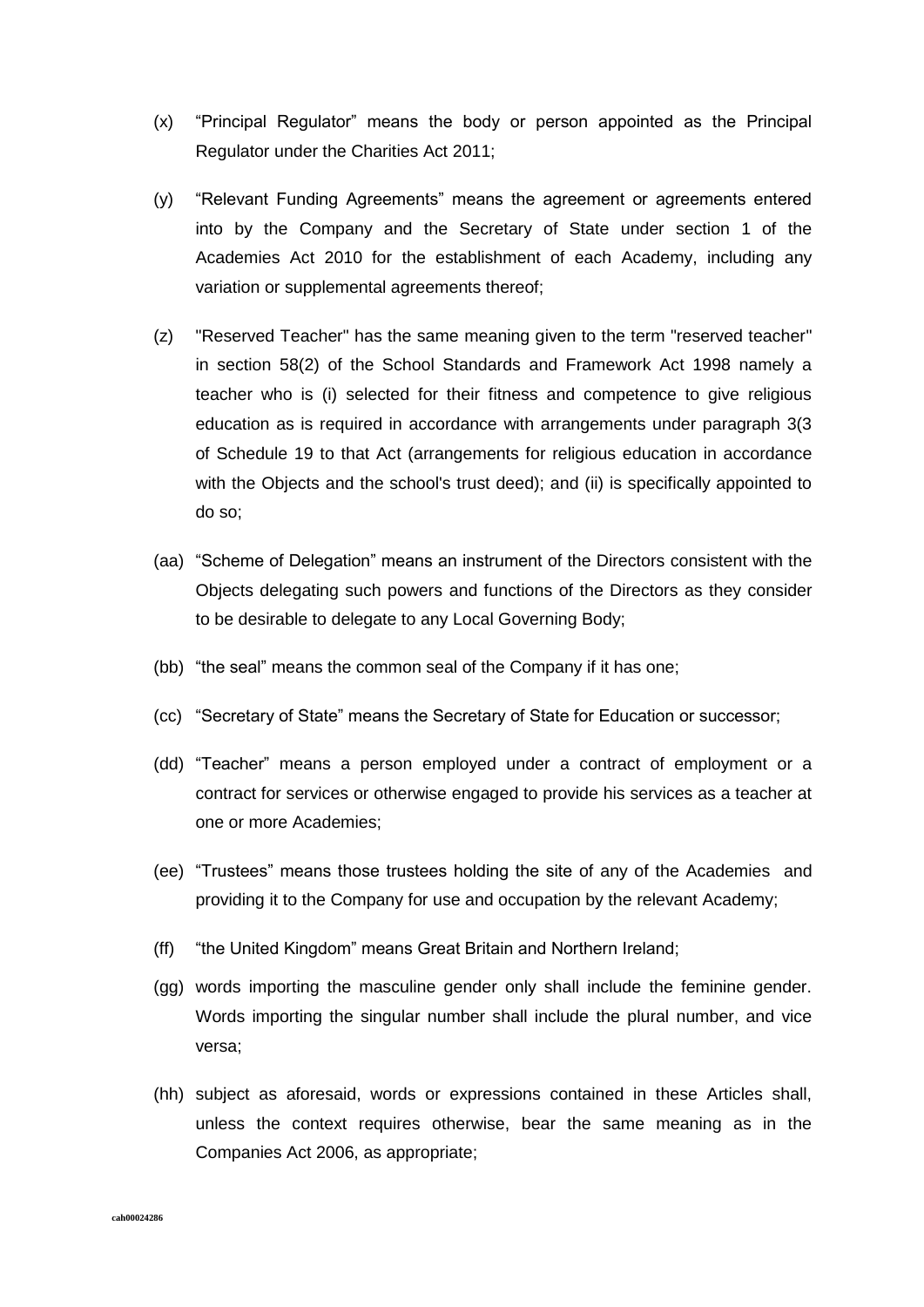- (ii) any reference to a statute or statutory provision or measure shall include any statute or statutory provision or measure which replaces or supersedes such statute or statutory provision or measure including any modification or amendment thereto.
- 2. The Company's name is Guilsborough Multi Academy Trust (and in this document it is called "**the Company**").
- 3. The Company's registered office is to be situated in England and Wales.

# **OBJECTS**

4. The Company's object ("**the Objects**") is specifically restricted to the following:

a) to advance for the public benefit education in the United Kingdom, in particular but without prejudice to the generality of the foregoing by establishing, maintaining, carrying on, managing and developing Academies which shall offer a broad and balanced curriculum and which shall include:

- (i) Academies other than those designated Church of England, whether with or without a designated religious character; and
- (ii) Church of England academies designated as such which shall be conducted in accordance with the principles, practices and tenets of the Church of England both generally and in particular in relation to arranging for religious education and daily acts of worship, and in having regard to any advice and following any directives issued by the Diocesan Board of Education,

b) as ancillary to 4(a) and with the written agreement of the Trustees where such use is made of a site belonging to them to promote for the benefit of the inhabitants of Guilsborough and the surrounding area the provision of facilities for recreation or other leisure time occupation of individuals who have need of such facilities by reason of their youth, age, infirmity or disablement, financial hardship or social and economic circumstances or for the public at large in the interests of social welfare and the object of improving the condition of life of the said inhabitants but in relation to each of the Academies to recognise and support their individual ethos, whether or not designated Church of England.

5. In furtherance of the Objects but not further or otherwise the Company may exercise the following powers: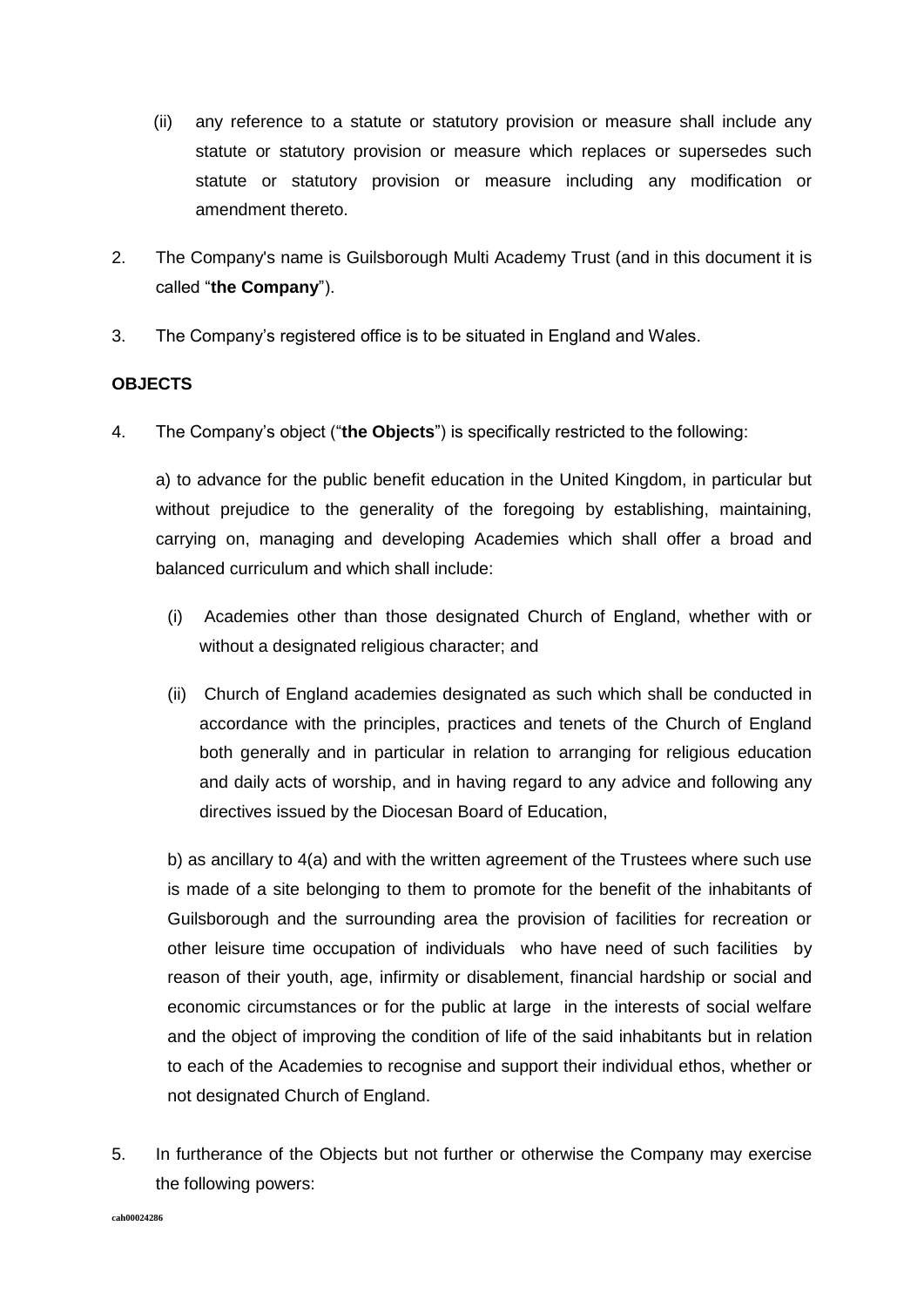- (a) to draw, make, accept, endorse, discount, execute and issue promissory notes, bills, cheques and other instruments, and to operate bank accounts in the name of the Company;
- (b) to raise funds and to invite and receive contributions provided that in raising funds the Company shall not undertake any substantial permanent trading activities and shall conform to any relevant statutory regulations;
- (c) (subject to such further consents as may be required by law or as may be required from the Trustees as landlords/licensors where this is the case) to acquire, alter, improve and charge or otherwise dispose of property;
- (d) subject to Article 6 below to employ such staff, as are necessary for the proper pursuit of the Objects (including the maintenance of an effective Church of England ethos in relation to Academies falling within Article 4(a)(ii) and to make all reasonable and necessary provision for the payments of pensions and superannuation to staff and their dependants;
- (e) to establish or support, whether financially or otherwise, any charitable trusts, associations or institutions formed for all or any of the Objects;
- (f) to co-operate with other charities, other independent schools, schools maintained by a local authority, 16-19 Academies, alternative provision Academies, institutions within the further education sector, voluntary bodies and statutory authorities operating in furtherance of the Objects and to exchange information and advice with them;
- (g) to pay out of funds of the Company the costs, charges and expenses of and incidental to the formation and registration of the Company;
- (h) to establish, maintain, carry on, manage and develop the Academies at such locations as may be unanimously agreed by the Directors;
- (i) to offer scholarships, exhibitions, prizes and awards to pupils and former pupils of any of the Academies, and otherwise to encourage and assist such pupils and former pupils;
- (j) to provide educational facilities and services to students of all ages and the wider community for the public benefit;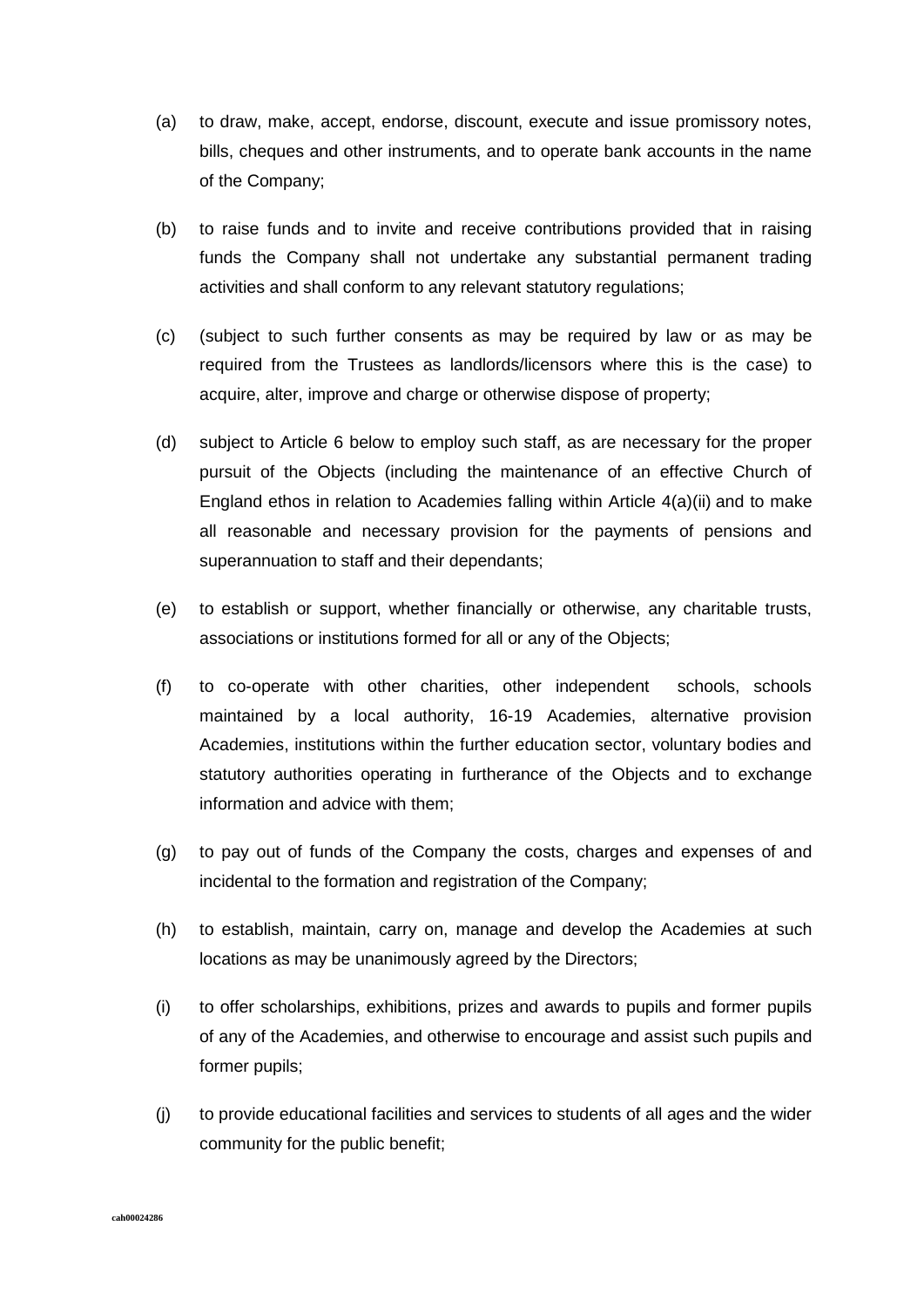- (k) to carry out research into the development and application of new techniques in education and to their approach to curriculum development and delivery and to publish the results of such research, and to develop means of benefiting from application of the experience of industry, commerce, other schools and the voluntary sector to the education of pupils in academies;
- (l) subject to such consents as may be required from any Trustees or otherwise required by law and/or by any contract entered into by or on behalf of the Company, to borrow and raise money for the furtherance of the Objects in such manner and on such security as the Company may think fit;
- (m) to deposit or invest any funds of the Company not immediately required for the furtherance of its Objects (but to invest only after obtaining such advice from a financial expert as the Directors consider necessary and having regard to the suitability of investments and the need for diversification);
- (n) to delegate the management of investments to a financial expert, but only on terms that:
	- (i) the investment policy is set down in writing for the financial expert by the Directors;
	- (ii) every transaction is reported promptly to the Directors;
	- (iii) the performance of the investments is reviewed regularly with the Directors;
	- (iv) the Directors are entitled to cancel the delegation arrangement at any time;
	- (v) the investment policy and the delegation arrangement are reviewed at least once a year;
	- (vi) all payments due to the financial expert are on a scale or at a level which is agreed in advance and are notified promptly to the Directors on receipt; and
	- (vii) the financial expert must not do anything outside the powers of the Directors;
- (o) to arrange for investments or other property of the Company to be held in the name of a nominee company acting under the control of the Directors or of a financial expert acting under their instructions, and to pay any reasonable fee required;
- (p) to provide indemnity insurance to Directors and the members of any Local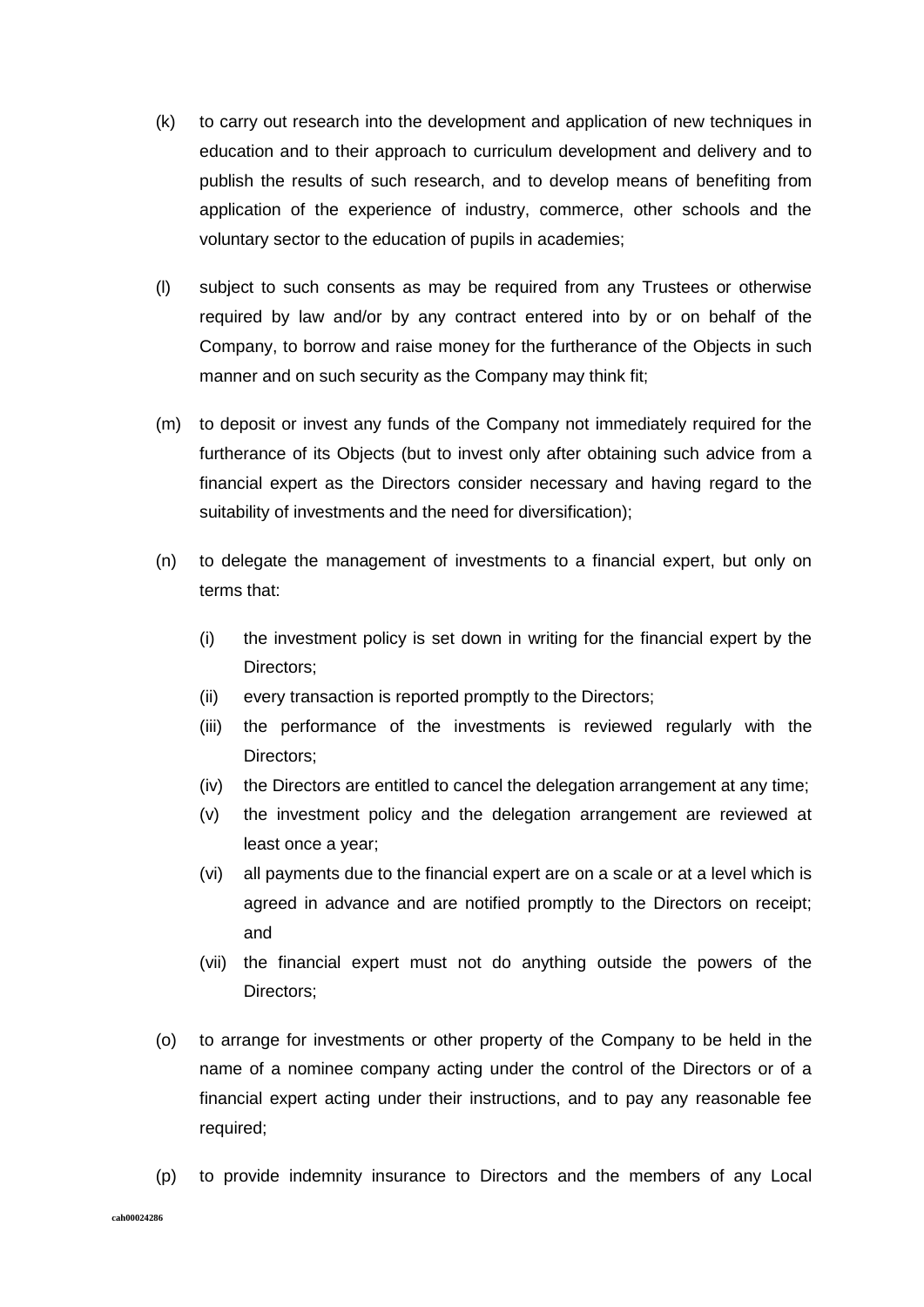Governing Body (to the extent necessary) in accordance with, and subject to the conditions of section 232 to 235 of the Companies Act 2006, section 189 of the Charities Act 2011 or any other provision of law applicable to charitable companies and any such indemnity is limited accordingly;

- (q) to establish subsidiary companies to carry on any trade or business for the purpose of raising funds for the Company;
- (r) to do all such other lawful things as are necessary for or are incidental to or conducive to the achievement of the Objects and appropriate to the religious character any of the Academies.
- 6.1 The income and property of the Company shall be applied solely towards the promotion of the Objects.
- 6.2 None of the income or property of the Company may be paid or transferred directly or indirectly by way of dividend bonus or otherwise by way of profit to any Member of the Company. Nonetheless a Member of the Company who is not also a Director may:
	- (a) benefit as a beneficiary of the Company;
	- (b) be paid reasonable and proper remuneration for any goods or services supplied to the Company;
	- (c) be paid rent for premises let by the Member of the Company if the amount of the rent and other terms of the letting are reasonable and proper; and
	- (d) be paid interest on money lent to the Company at a reasonable and proper rate, such rate not to exceed 2 per cent per annum below the base lending rate of a UK clearing bank selected by the Directors, or 0.5%, whichever is the higher.
- 6.3 A Director may benefit from any indemnity insurance purchased at the Company's expense to cover the liability of the Directors which by virtue of any rule of law would otherwise attach to them in respect of any negligence, default or breach of trust or breach of duty of which they may be guilty in relation to the Company: provided that any such insurance shall not extend to:
	- (i) any claim arising from any act or omission which Directors knew to be a breach of trust or breach of duty or which was committed by the Directors in reckless disregard to whether it was a breach of trust or breach of duty or not; and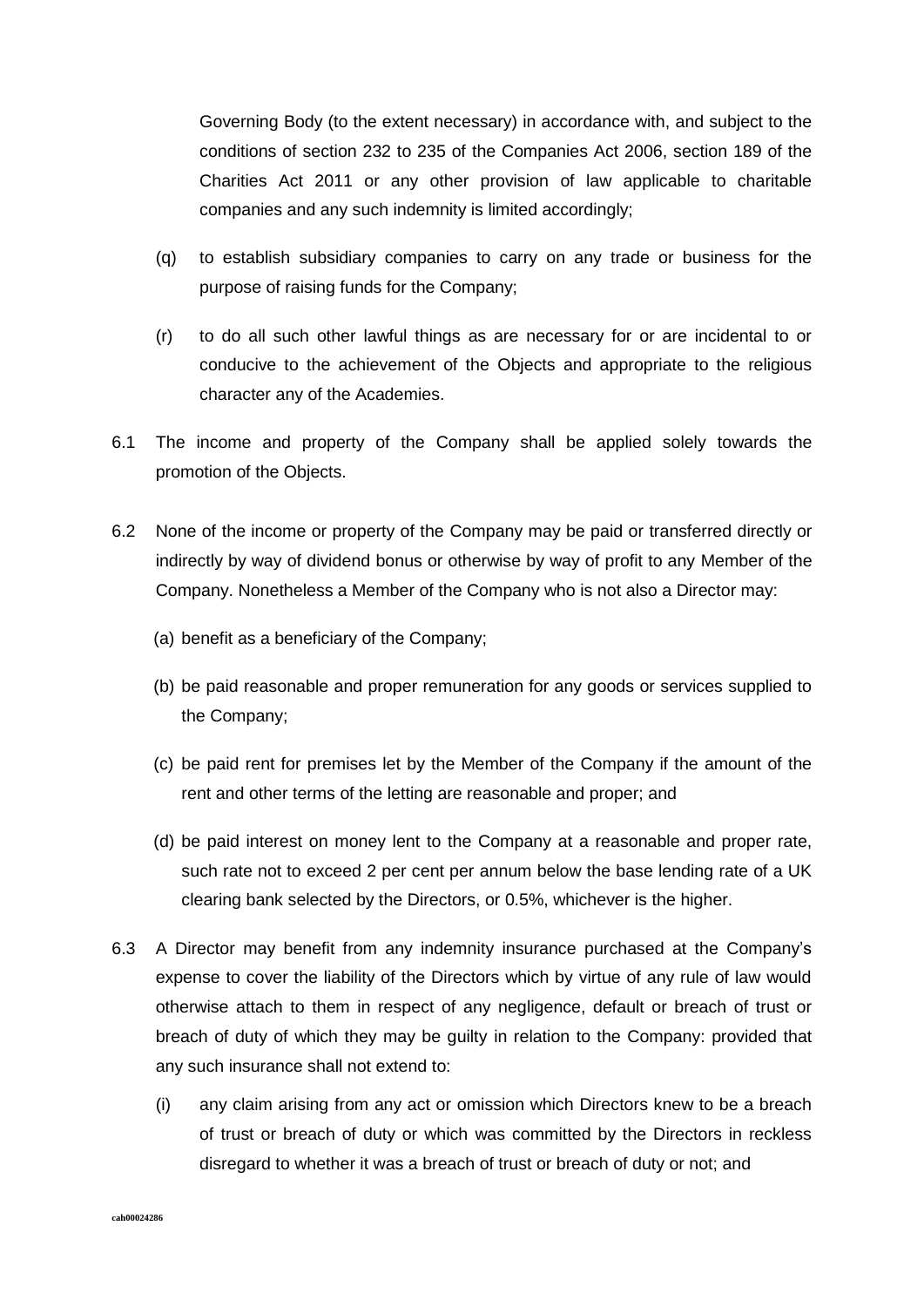(ii) provided also that any such insurance shall not extend to the costs of any unsuccessful defence to a criminal prosecution brought against the Directors in their capacity as directors of the Company.

Further, this Article does not authorise a Director to benefit from any indemnity insurance that would be rendered void by any provision of the Companies Act 2006, the Charities Act 2011 or any other provision of law.

- 6.4 A company, which has shares listed on a recognised stock exchange and of which any one Director holds no more than 1% of the issued capital of that company, may receive fees, remuneration or other benefit in money or money's worth from the Company.
- 6.5 A Director may at the discretion of the Directors be reimbursed from the property of the Company for reasonable expenses properly incurred by him or her when acting on behalf of the Company, but excluding expenses in connection with foreign travel.
- 6.6 No Director may:
	- (a) buy any goods or services from the Company;
	- (b) sell goods, services, or any interest in land to the Company;
	- (c) be employed by, or receive any remuneration from the Company other than the Executive Principal whose employment and/or remuneration is subject to the procedure and conditions in Article 6.8 and 6.8A;
	- (d) receive any other financial benefit from the Company unless:
		- (i) the payment is permitted by Article 6.7 and the Directors follow the procedure and observe the conditions set out in Article 6.8; or
		- (ii) the Directors obtain the prior written approval of the Charity Commission and fully comply with any procedures it prescribes.
- 6.7 Subject to Article 6.8, a Director may:
	- (a) receive a benefit from the Company in the capacity of a beneficiary of the Company;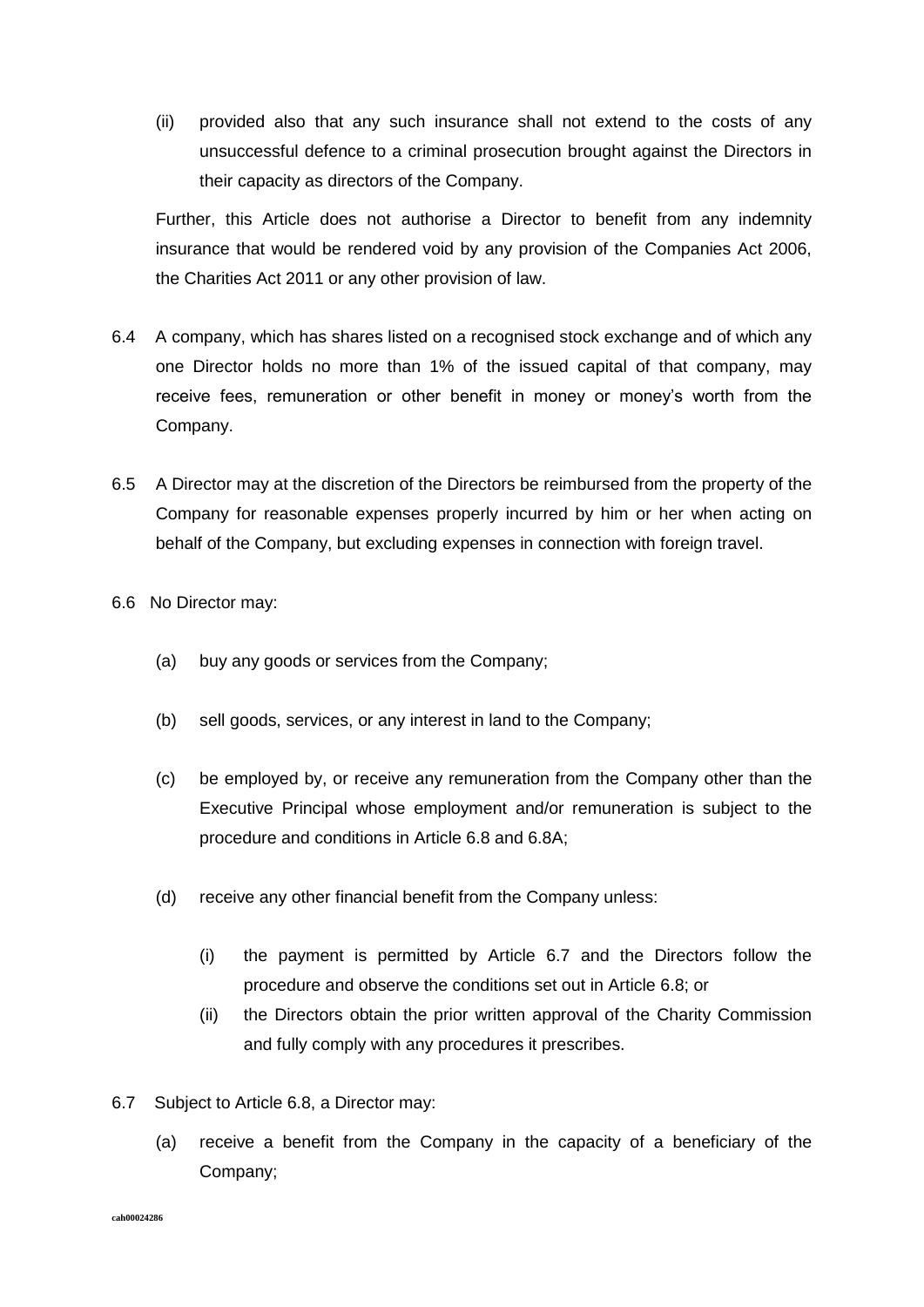- (b) be employed by the Company or enter into a contract for the supply of goods or services to the Company, other than for acting as a Director;
- (c) receive interest on money lent to the Company at a reasonable and proper rate not exceeding 2% per annum below the base rate of a clearing bank to be selected by the Directors, or 0.5%, whichever is the higher; and
- (d) receive rent for premises let by the Director to the Company if the amount of the rent and the other terms of the lease are reasonable and proper.
- 6.8 The Company and its Directors may only rely upon the authority provided by Article 6.7 if each of the following conditions is satisfied:
	- (a) the remuneration or other sums paid to the Director do not exceed an amount that is reasonable in all the circumstances.
	- (b) the Director is absent from the part of any meeting at which there is discussion of:
		- (i) his or her employment, remuneration, or any matter concerning the contract, payment or benefit; or
		- (ii) his or her performance in the employment, or his or her performance of the contract; or
		- (iii) any proposal to enter into any other contract or arrangement with him or her or to confer any benefit upon him or her that would be permitted under Article 6.7; or
		- (iv) any other matter relating to a payment or the conferring of any benefit permitted by Article 6.7;
	- (c) the Director does not vote on any such matter and is not to be counted when calculating whether a quorum of Directors is present at the meeting;
	- (d) save in relation to employing or contracting with the Executive Principal the other Directors are satisfied that it is in the interests of the Company to employ or to contract with that Director rather than with someone who is not a Director. In reaching that decision the Directors must balance the advantage of employing a Director against the disadvantages of doing so (especially the loss of the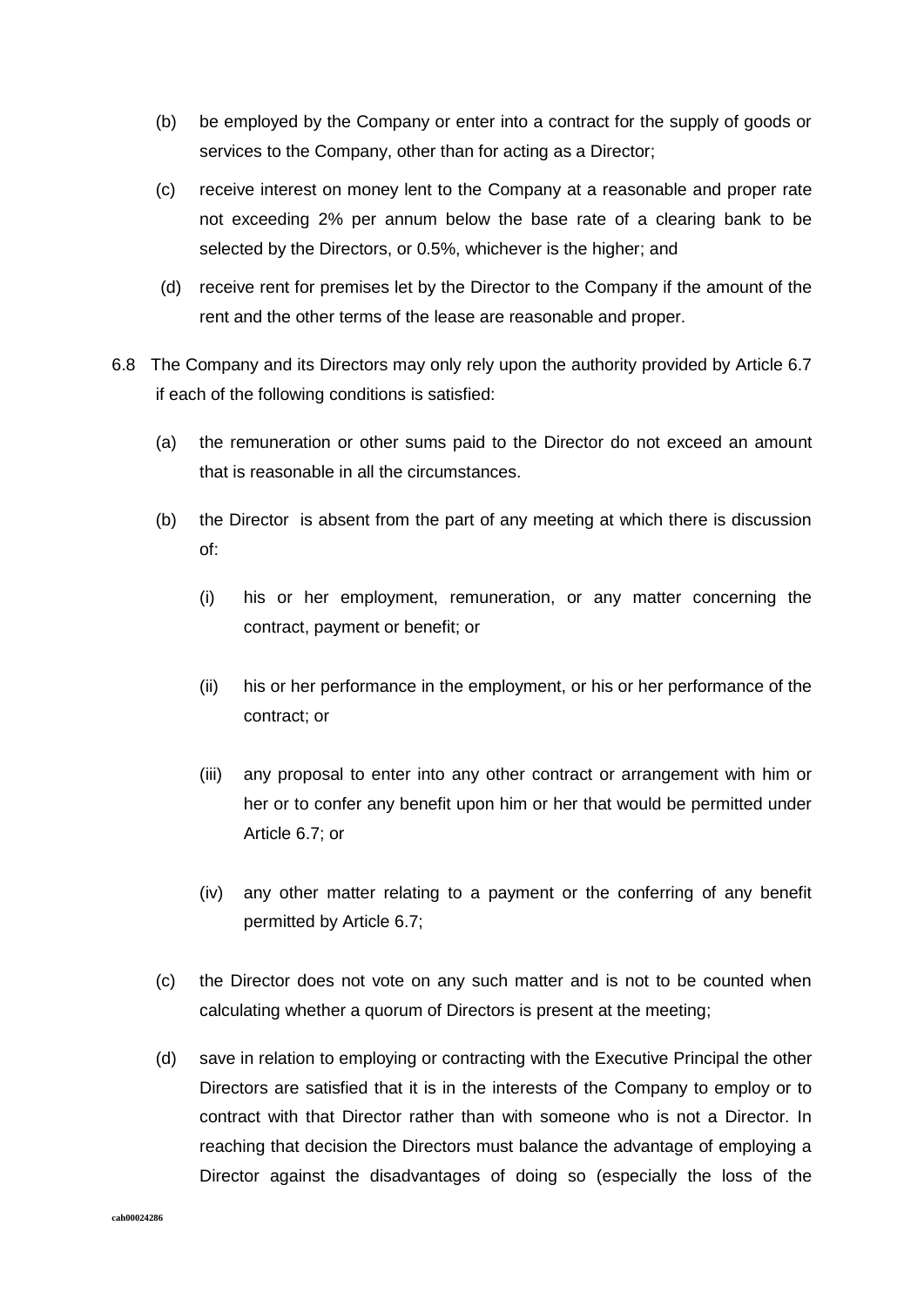Director's services as a result of dealing with the Director's conflict of interest);

- (e) the reason for their decision is recorded by the Directors in the minute book; and
- (f) a majority of the Directors then in office have received no such payments or benefit.
- 6.8A The provision in Article 6.6(c) that no Director may be employed by or receive any remuneration from the Company (other than the Executive Principal) does not apply to an employee of the Company who is subsequently elected or appointed as a Director save that this Article shall only allow such a Director to receive remuneration or benefit from the Company in his capacity as an employee of the Company and provided that the procedure as set out in Articles 6.8(b)(i), (ii) and 6.8 (c) is followed.
- 6.9 In Articles 6.2 6.9:
	- (a) "company" shall include any company in which the Company:
		- holds more than 50% of the shares; or
		- controls more than 50% of the voting rights attached to the shares; or
		- has the right to appoint one or more Directors to the Board of the Company;
	- (b) "Director" shall include any child, stepchild, parent, grandchild, grandparent, brother, sister or spouse of the Director or any person living with the Director as his or her partner;
	- (c) the employment or remuneration of a Director includes the engagement or remuneration of any firm or company in which the Director is:
		- (i) a partner;
		- (ii) an employee;
		- (iii) a consultant;
		- (iv) a director;
		- (v) a member; or
		- (vi) a shareholder, unless the shares of the company are listed on a recognised stock exchange and the Director holds less than 1% of the issued capital.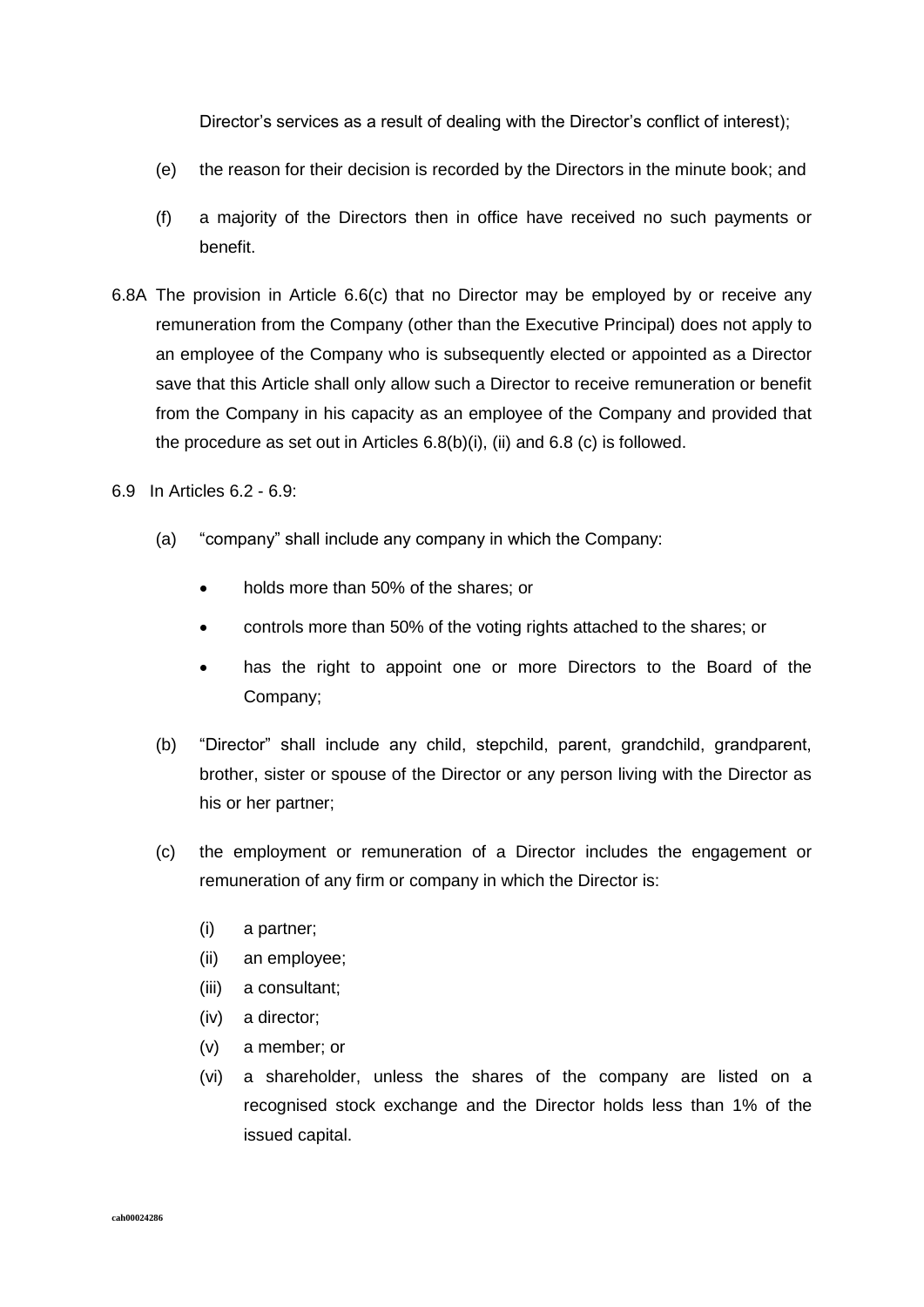- 7. The liability of the Members of the Company is limited.
- 8. Every Member of the Company undertakes to contribute such amount as may be required (not exceeding £10) to the Company's assets if it should be wound up while he or she is a Member or within one year after he or she ceases to be a Member, for payment of the Company's debts and liabilities before he or she ceases to be a Member, and of the costs, charges and expenses of winding up, and for the adjustment of the rights of the contributories among themselves.
- 9. If the Company is wound up or dissolved and after all its debts and liabilities (including any under section 2 of the Academies Act 2010) have been satisfied there remains any property it shall not be paid to or distributed among the Members of the Company, but shall be given or transferred to some other charity or charities having objects similar to the Objects which prohibits the distribution of its or their income and property to an extent at least as great as is imposed on the Company by Article 6 above, chosen by the Members of the Company at or before the time of dissolution and if that cannot be done then to some other charitable object.
- 10. No alteration or addition shall be made to or in the provisions of the Memorandum and/or Articles without the written consent of the Trustees and Peterborough Diocese Church Schools Trust.
- 11. No alteration or addition shall be made to or in the provisions of the Articles which would have the effect (a) that the Company would cease to be a company to which section 60 of the Companies Act 2006 applies; or (b) that the Company would cease to be a charity; or (c) might weaken the maintenance of an effective ethos pertinent to the character of any of the Academies.

#### **MEMBERS**

- 12. The Members of the Company shall comprise:
	- (a) the subscribers to the Memorandum;
	- (b) Peterborough Diocese Church Schools Trust acting corporately by hand of its Director;
	- (c) the chairman of the Directors; and
	- (d) any person appointed under any of Articles 16, 16A or 16B.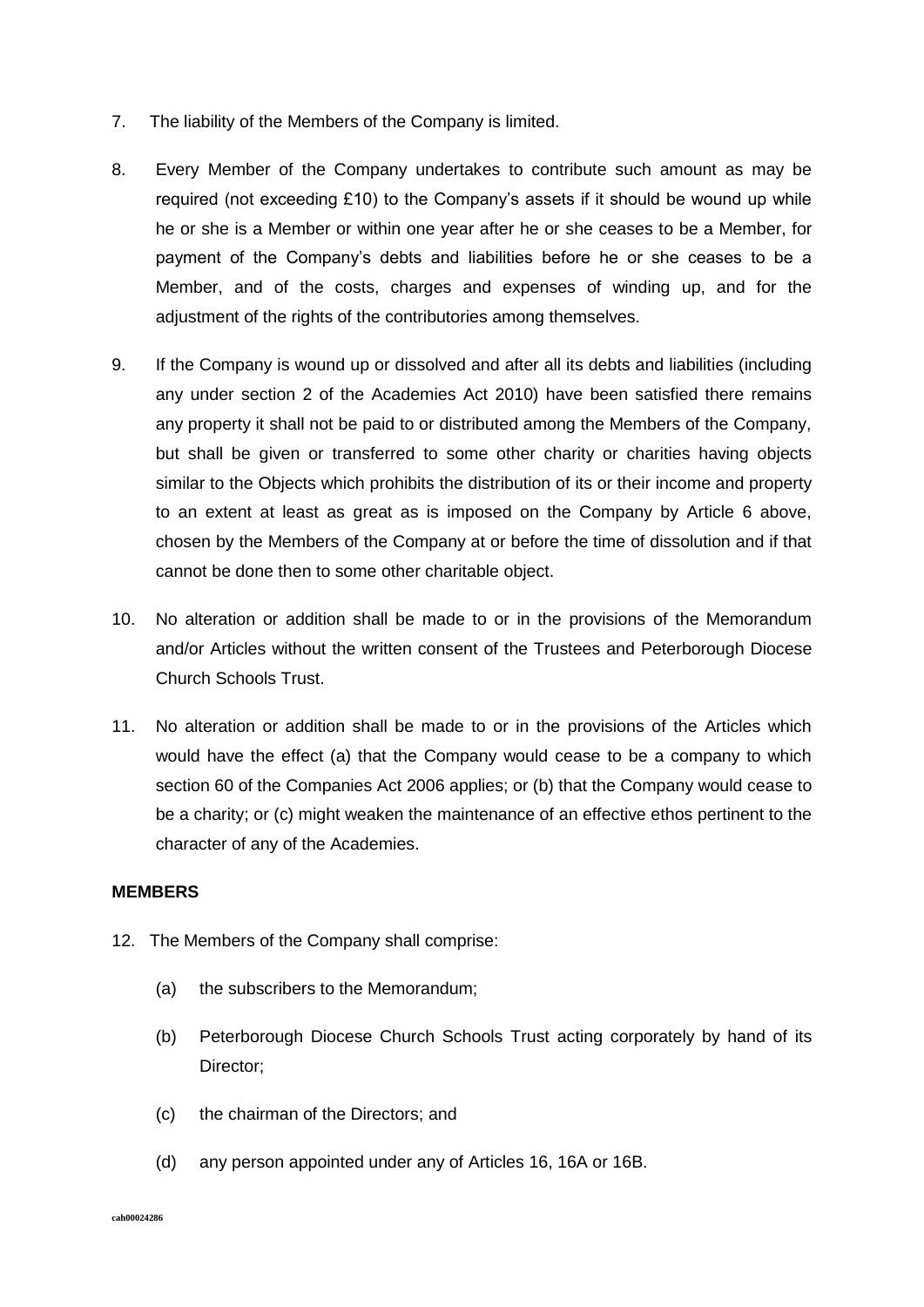- 13. Each of the persons entitled to appoint Members in Article 12 shall have the right from time to time by written notice delivered to the Office to remove any Member appointed by them and to appoint a replacement Member to fill a vacancy whether resulting from such removal or otherwise.
- 14. If any of the persons entitled to appoint Members in Article 12:
	- (a) in the case of an individual, die or become legally incapacitated;
	- (b) in the case of a corporate entity, cease to exist and are not replaced by a successor institution; or
	- (c) becomes insolvent or makes any arrangement or composition with their creditors generally,

their right to appoint Members under these Articles shall vest in the remaining Members.

- 15. Membership will terminate automatically if:
	- (a) a Member (which is a corporate entity) ceases to exist and is not replaced by a successor institution;
	- (b) a Member (who is an individual) dies or becomes incapable by reason of illness or injury of managing and administering his or her own affairs;
	- (c) a Member becomes insolvent or makes any arrangement or composition with that Member's creditors generally; or
	- (d) a Member who is also a Director ceases to be Director.
- 15A. The Members may agree unanimously in writing (with the exception of the signatory to be removed) to remove any Member who is a signatory to the Memorandum (save that this provision shall not apply to the Peterborough Diocese Church Schools Trust) provided that it is in the interests of the Company to remove such a Member.
- 16. The Members with the written consent of the Diocesan Board of Education may agree by passing a special resolution in writing to appoint such additional Members as they think fit and may agree by passing a special resolution in writing to remove any such additional Members provided that such appointment or removal is in the interests of the Company.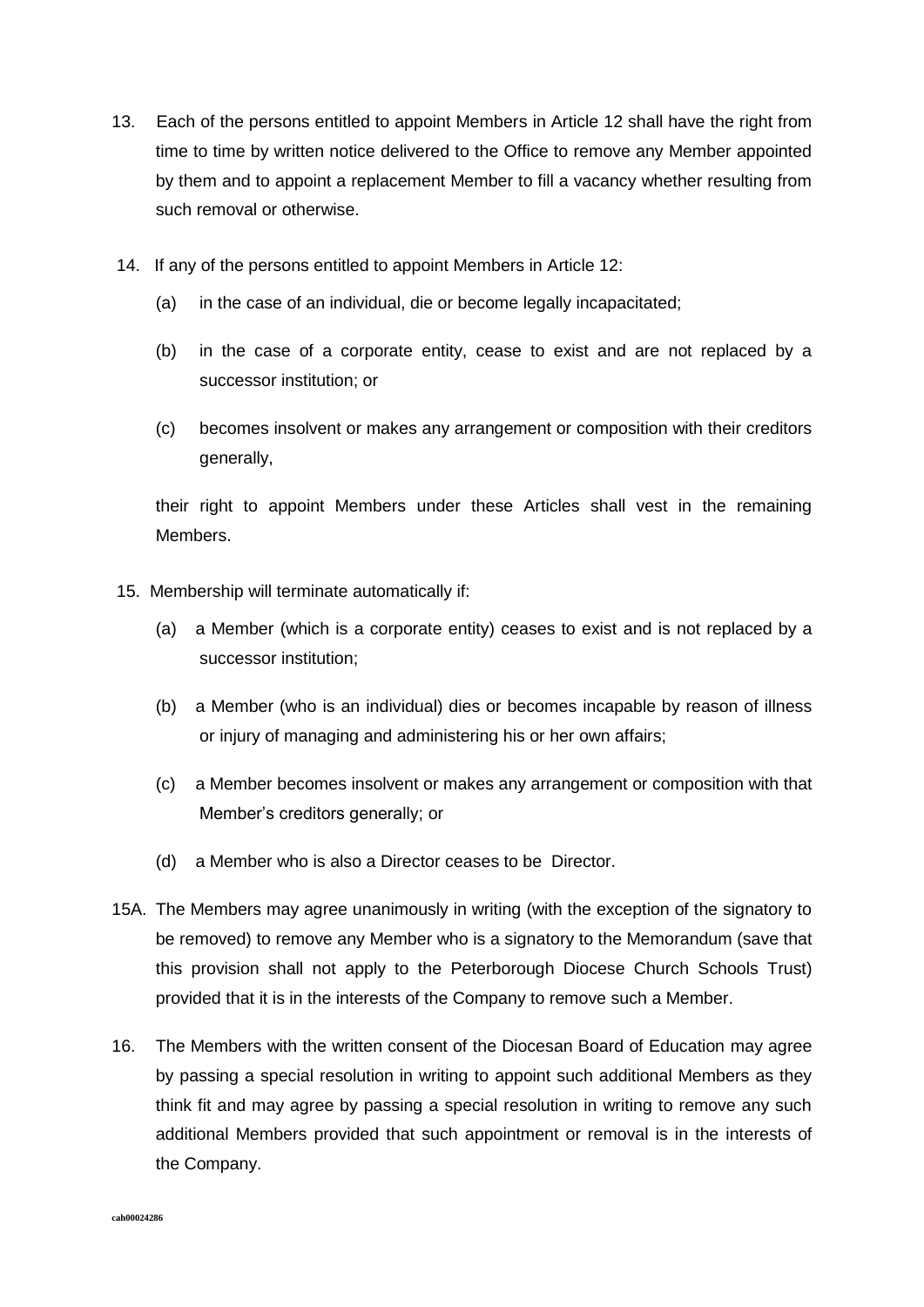- 16A. Upon the resignation or removal of any Member (including a signatory to the Memorandum) other than the Peterborough Diocese Church Schools Trust or a member appointed by Peterborough Diocese Church Schools Trust, the Members shall appoint (by majority) a replacement Member if required
	- i. to ensure that the number of Members appointed to represent the interests of the Church of England shall not exceed 25% of the total number of Members; and
	- ii. to ensure that at all times there is a member other than Peterborough Diocese Church Schools Trust drawn from the community of Naseby Church of England Primary School to represent that school,
- 16B. If the number of Members appointed to represent the interests of the Church of England is less than 25% of the total number of Members then the Peterborough Diocese Church Schools Trust may appoint an additional Member provided that the total proportion of Members appointed to represent the interests of the Church of England does not exceed 2*5%* of the total number of Members.
- 17. Every person nominated to be a Member of the Company shall either sign a written consent to become a Member or sign the register of Members on becoming a Member.
- 18. Any Member may resign provided that after such resignation the number of Members is not less than four. A Member shall cease to be one immediately on the receipt by the Company of a notice in writing signed by the person or persons entitled to remove him under Articles 13 or 16 provided that no such notice shall take effect when the number of Members is less than three unless it contains or is accompanied by the appointment of a replacement Member.

# **GENERAL MEETINGS**

19. The Company shall hold an Annual General Meeting each year in addition to any other meetings in that year, and shall specify the meeting as such in the notices calling it; and not more than fifteen months shall elapse between the date of one Annual General Meeting of the Company and that of the next. Provided that so long as the Company holds its first Annual General Meeting within eighteen months of its incorporation, it need not hold it in the year of its incorporation or in the following year. The Annual General Meeting shall be held at such time and place as the Directors shall appoint. All general meetings other than Annual General Meetings shall be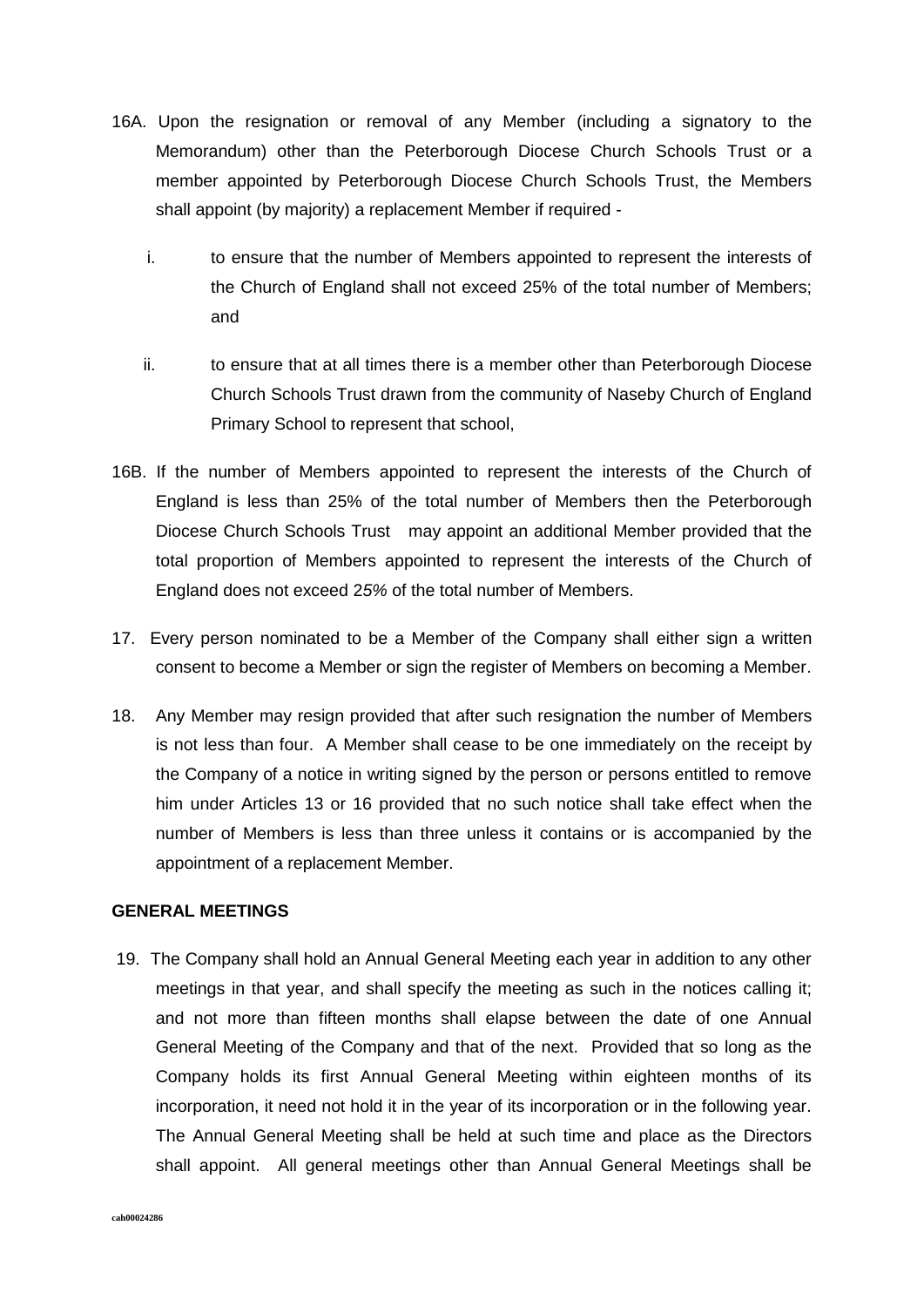called General Meetings.

20. The Directors may call general meetings and, on the requisition of Members pursuant to the provisions of the Companies Act 2006, shall forthwith proceed to convene a general meeting in accordance with that Act. If there are not within the United Kingdom sufficient Directors to call a general meeting, any Director or any Member of the Company may call a general meeting.

## **NOTICE OF GENERAL MEETINGS**

21. General meetings shall be called by at least fourteen clear days' notice but a general meeting may be called by shorter notice if it is so agreed by a majority in number of Members having a right to attend and vote and together representing not less than 90% of the total voting rights at that meeting.

The notice shall specify the time and place of the meeting and the general nature of the business to be transacted and, in the case of an Annual General Meeting, shall specify the meeting as such. The notice shall also state that the Member is entitled to appoint a proxy.

The notice shall be given to all the Members, to the Directors and auditors.

22. The accidental omission to give notice of a meeting to, or the non-receipt of notice of a meeting by, any person entitled to receive notice shall not invalidate the proceedings at that meeting.

## **PROCEEDINGS AT GENERAL MEETINGS**

- 23. No business shall be transacted at any meeting unless a quorum is present. A Member counts towards the quorum by being present either in person or by proxy. Two persons entitled to vote upon the business to be transacted, each being a Member or a proxy of a Member or a duly authorised representative of a Member organisation shall constitute a quorum.
- 24. If a quorum is not present within half an hour from the time appointed for the meeting, or if during a meeting a quorum ceases to be present, the meeting shall stand adjourned to the same day in the next week at the same time and place or to such time and place as the Directors may determine.
- 25. If present, the chairman, if any, of the Directors shall preside as chairman of the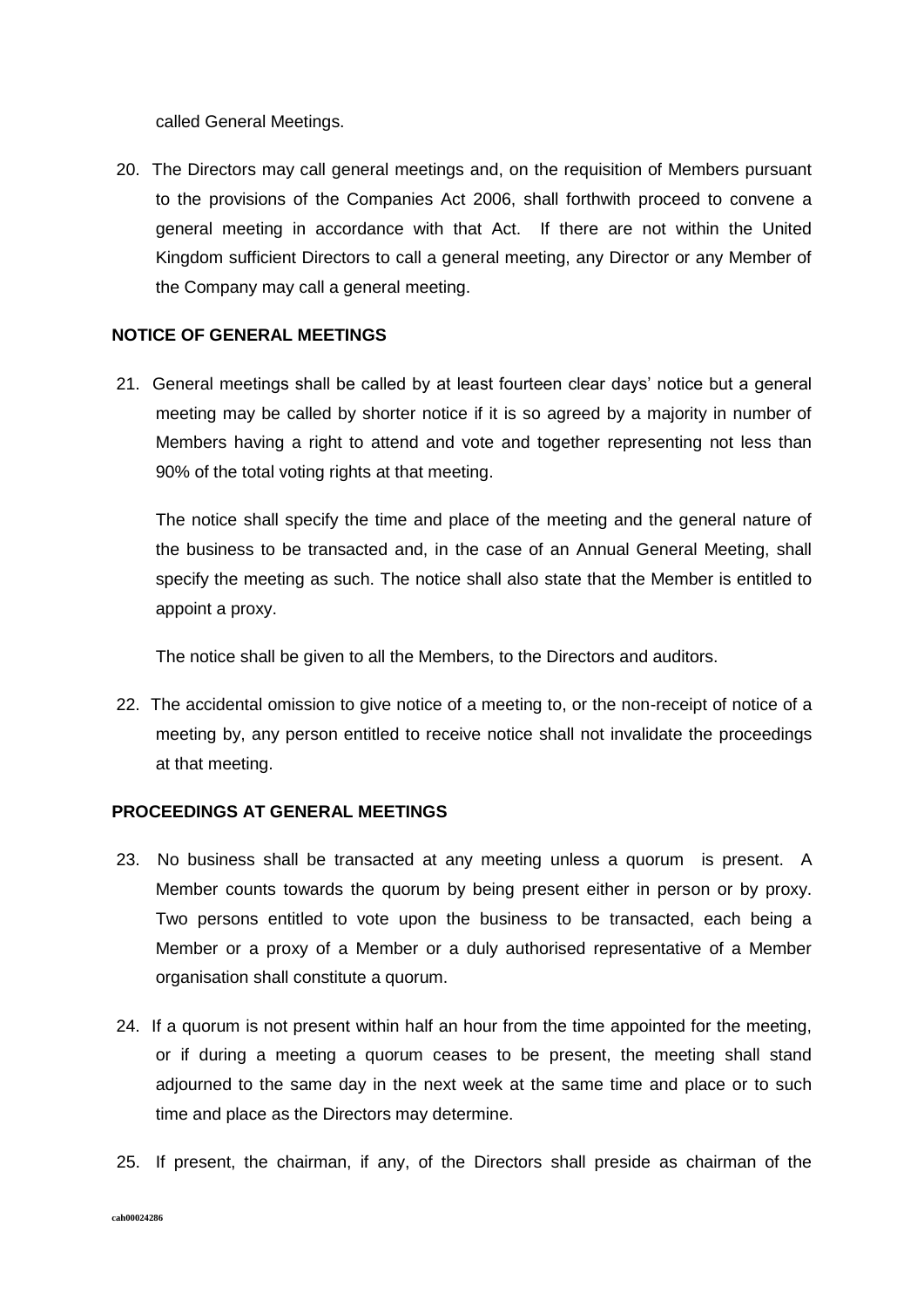meeting.

- 26. If the chairman of the Directors is not present within fifteen minutes after the time appointed for holding the meeting, the Members present and entitled to vote shall choose one of their number to be chairman.
- 27. A Director shall, notwithstanding that he is not a Member, be entitled to attend and speak at any general meeting.
- 28. The chairman may, with the consent of a majority of the Members at a meeting at which a quorum is present (and shall if so directed by the meeting), adjourn the meeting from time to time and from place to place, but no business shall be transacted at any adjourned meeting other than the business which might properly have been transacted at the meeting had the adjournment not taken place. When a meeting is adjourned for fourteen days or more, at least seven clear days' notice shall be given specifying the time and place of the adjourned meeting and the general nature of the business to be transacted. Otherwise it shall not be necessary to give any such notice.
- 29. A resolution put to the vote of the meeting shall be decided on a show of hands unless before, or on the declaration of the result of the show of hands, a poll is duly demanded. Subject to the provisions of the Companies Act 2006, a poll may be demanded:
	- (a) by the chairman; or
	- (b) by at least two Members having the right to vote at the meeting; or,
	- (c) by a Member or Members representing not less than one-tenth of the total voting rights of all the Members having the right to vote at the meeting.
- 30. Unless a poll is duly demanded a declaration by the chairman that a resolution has been carried or carried unanimously, or by a particular majority, or lost, or not carried by a particular majority and an entry to that effect in the minutes of the meeting shall be conclusive evidence of the fact without proof of the number or proportion of the votes recorded in favour of or against such resolution.
- 31. The demand for a poll may be withdrawn, before the poll is taken, but only with the consent of the chairman. The withdrawal of a demand for a poll shall not invalidate the result of a show of hands declared before the demand for the poll was made.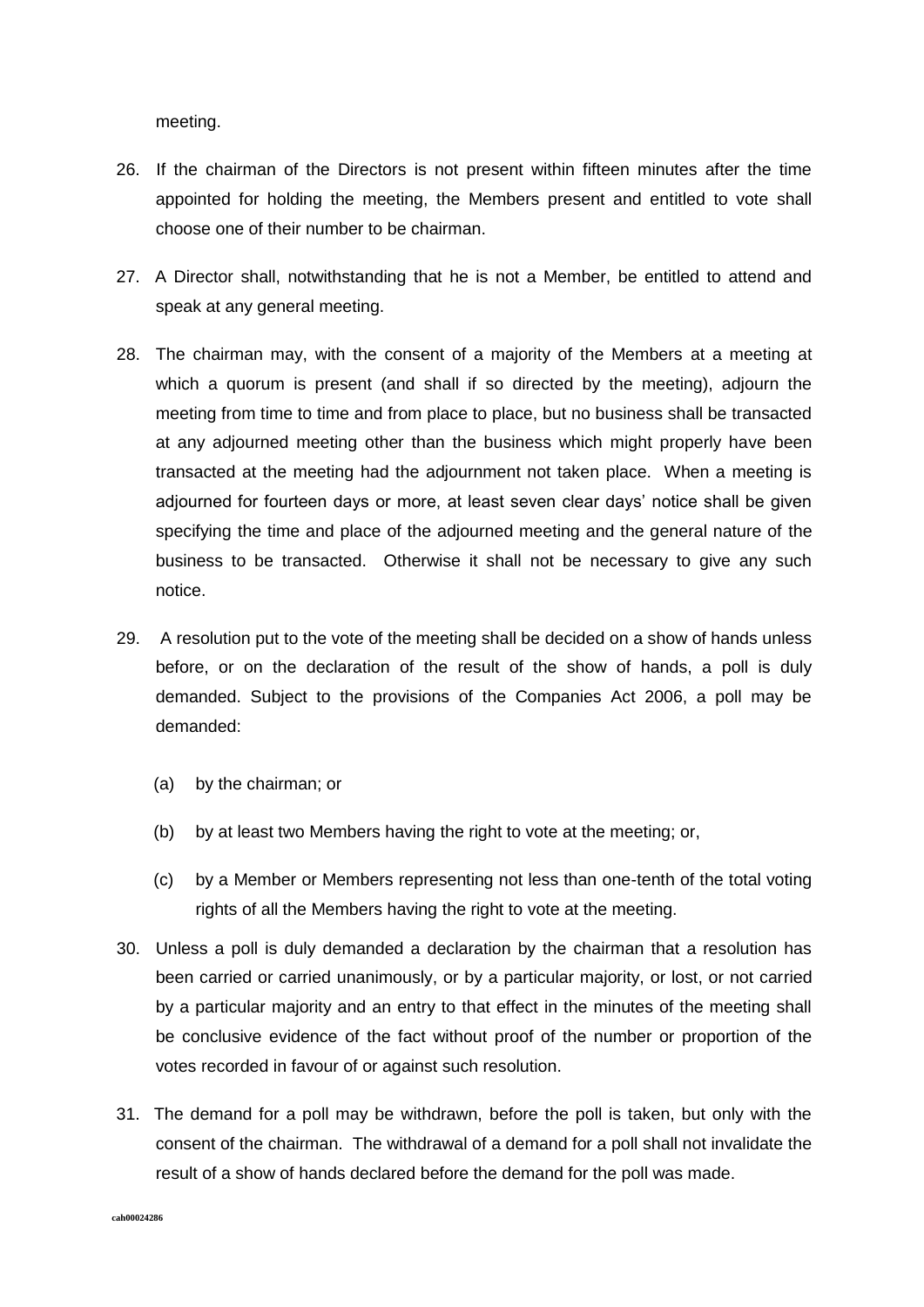- 32. A poll shall be taken as the chairman directs and he may appoint scrutineers (who need not be Members) and fix a time, date and place for declaring the results. The result of the poll shall be deemed to be the resolution of the meeting at which the poll was demanded.
- 33. A poll demanded on the election of the chairman or on a question of adjournment shall be taken immediately. A poll demanded on any other question shall be taken either immediately or at such time, date and place as the chairman directs not being more than thirty days after the poll is demanded. The demand for a poll shall not prevent continuance of a meeting for the transaction of any business other than the question on which the poll is demanded. If a poll is demanded before the declaration of the result of a show of hands and the demand is duly withdrawn, the meeting shall continue as if the demand had not been made.
- 34. No notice need be given of a poll not taken immediately if the time and place at which it is to be taken are announced at the meeting at which it is demanded. In other cases at least seven clear days' notice shall be given specifying the time and place at which the poll is to be taken.
- 35. A resolution in writing agreed by such number of members as required if it had been proposed at a general meeting shall be as effectual as if it had been passed at a general meeting duly convened and held provided that a copy of the proposed resolution has been sent to every Member. The resolution may consist of several instruments in the like form each agreed by one or more Members.

## **VOTES OF MEMBERS**

- 36. On the show of hands every Member present in person shall have one vote. On a poll every Member present in person or by proxy shall have one vote.
- 37. Not used.
- 38. No Member shall be entitled to vote at any general meeting unless all moneys then payable by him to the Company have been paid.
- 39. No objections shall be raised to the qualification of any person to vote at any general meeting except at the meeting or adjourned meeting at which the vote objected to is tendered, and every vote not disallowed at the meeting shall be valid. Any objection made in due time shall be referred to the chairman whose decision shall be final and conclusive.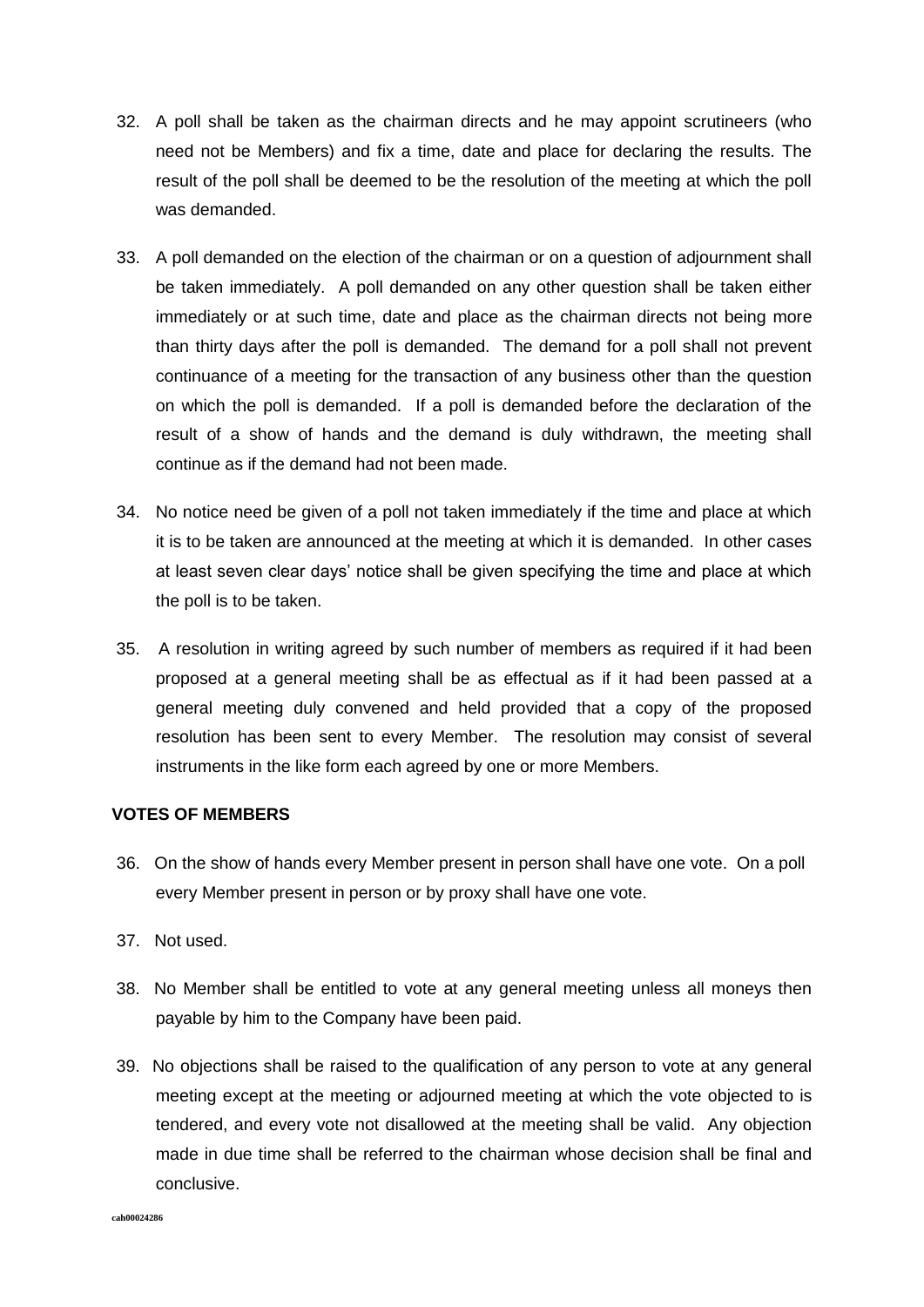40. An instrument appointing a proxy shall be in writing, signed by or on behalf of the appointer and shall be in the following form (or in a form as near thereto as circumstances allow or in any other form which is usual or which the Directors may approve) -

> "I/We, …….., of ………, being a Member/Members of the above named Company, hereby appoint …… of ……, or in his absence, …….. of ……. as my/our proxy to attend, speak and vote in my/our name[s] and on my/our behalf at the annual general meeting/ general meeting of the Company to be held on …..20[ ], and at any adjournment thereof.

Signed on ..... 20[ 1]

41. Where it is desired to afford Members an opportunity of instructing the proxy how he shall act the instrument appointing a proxy shall be in the following form (or in a form as near thereto as circumstances allow or in any other form which is usual or which the Directors may approve) -

> "I/We, ……., of ……., being a Member/Members of the above-named Company, hereby appoint .... of ......., or in his absence, ..... of ......, as my/our proxy to attend, speak and vote in my/our name[s] and on my/our behalf at the annual general meeting/ general meeting of the Company, to be held on …. 20[ ], and at any adjournment thereof.

This form is to be used in respect of the resolutions mentioned below as follows:

Resolution No. 1 \*for \* against

Resolution No. 2 \*for \* against.

\* Strike out whichever is not desired.

Unless otherwise instructed, the proxy may vote as he thinks fit or abstain from voting,

Signed on …. 20[ ]"

- 42. The instrument appointing a proxy and any authority under which it is signed or a copy of such authority certified by a notary or in some other way approved by the Members may:
	- (a) be deposited at the office or at such other place within the United Kingdom as is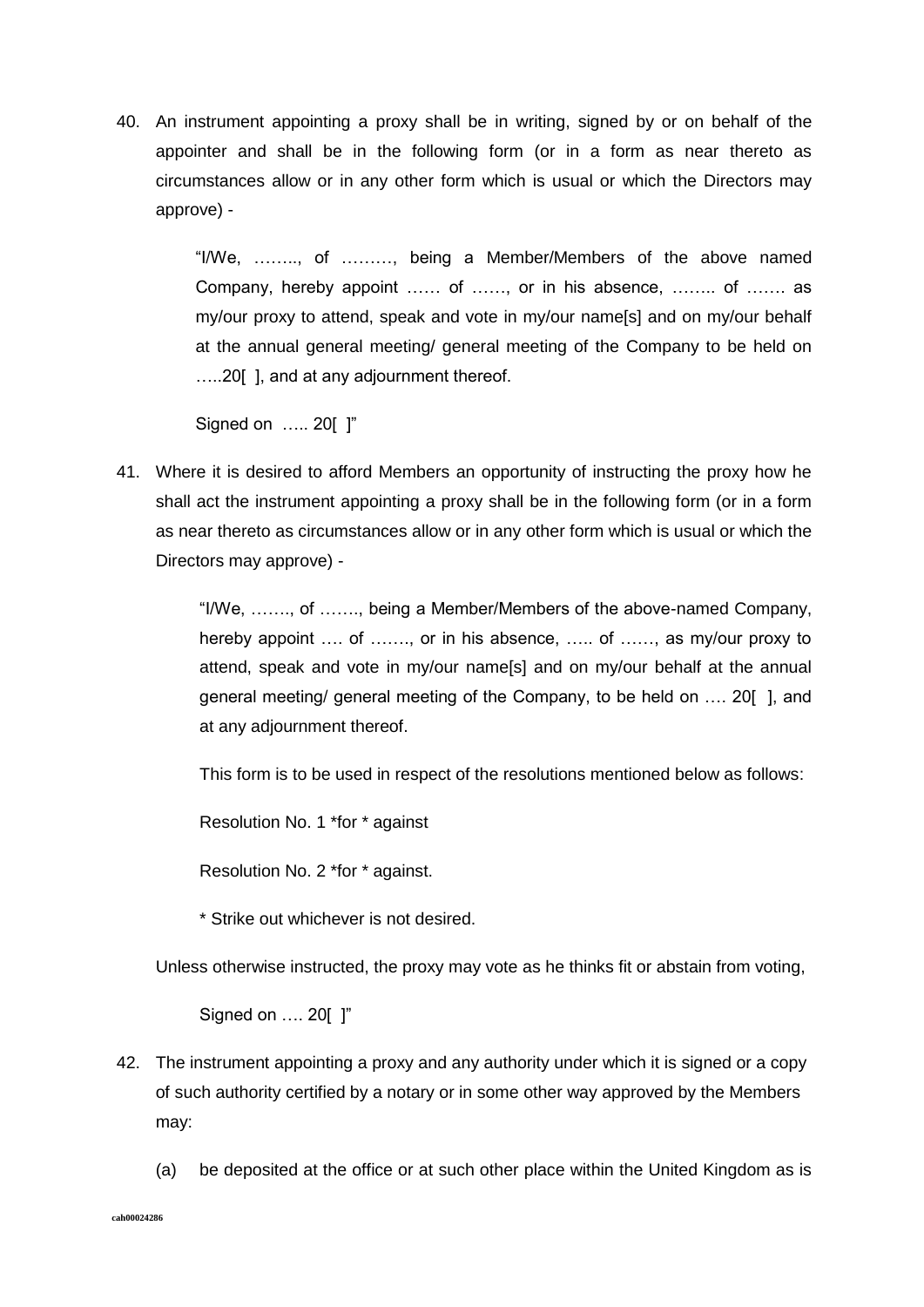specified in the notice convening the meeting or in any instrument of proxy sent out by the Company in relation to the meeting not less than 48 hours before the time for holding the meeting or adjourned meeting at which the person named in the instrument proposes to vote, or

- (b) in the case of a poll taken more than 48 hours after it is demanded, be deposited as aforesaid after the poll has been demanded and not less than 24 hours before the time appointed for the taking of the poll; or
- (c) where the poll is not taken forthwith but is taken not more than 48 hours after it was demanded, be delivered at the meeting at which the poll was demanded to the chairman or to the Clerk or to any Director,

and an instrument of proxy which is not deposited or delivered in a manner so permitted shall be invalid.

- 43. A vote given or poll demanded by proxy or by the duly authorised representative of a corporation shall be valid notwithstanding the previous determination of the authority of the person voting or demanding a poll unless notice of the determination was received by the Company at the office or at such other place at which the instrument of proxy was duly deposited before the commencement of the meeting or adjourned meeting at which the vote given or the poll demanded or (or in the case of a poll taken otherwise than on the same day as the meeting or adjourned meeting) the time appointed for taking the poll.
- 44. Any organisation which is a Member of the Company may by resolution of its board of directors or other governing body authorise such person as it thinks fit to act as its representative at any meeting of the Company, and the person so authorised shall be entitled to exercise the same powers on behalf of the organisation which he represents as that organisation could exercise if it were an individual Member of the Company.

#### **DIRECTORS**

- 45. The number of Directors shall be not less than four and not more than thirteen.
- 46. Subject to Articles 48-49, the Company shall have the following Directors:
	- (a) up to 8 Directors, appointed under Articles 50 and 50A combined; and
	- (b) the Executive Principal; and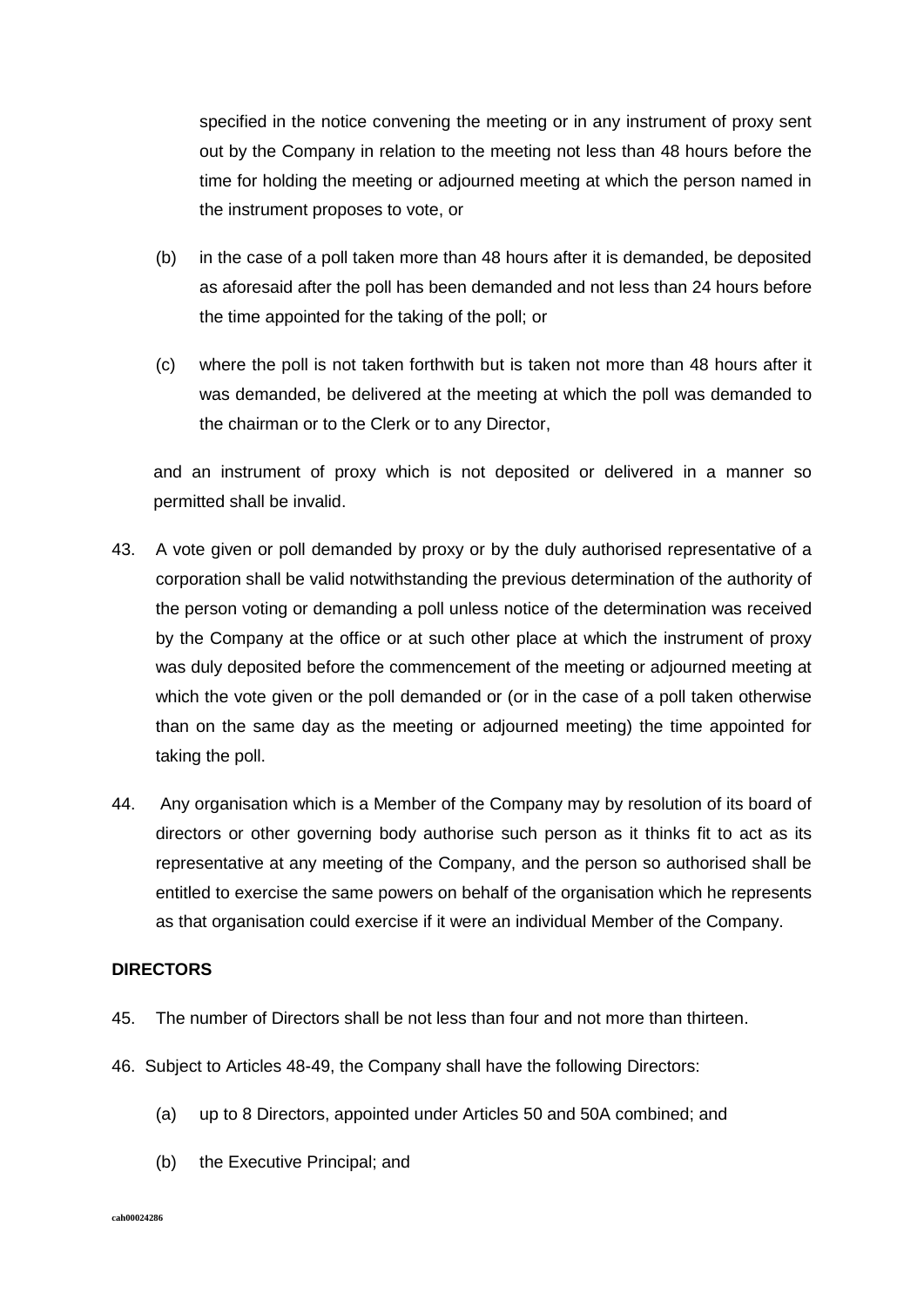- (c) Up to two Parent Directors if appointed under Articles 53-56 in the event that no provision is made for parent representatives on Local Governing Bodies under Article 101A.
- 47. The Company may also have any Co-opted Director appointed under Article 58.
- 48. The first Directors shall be those persons named in the statement delivered pursuant to sections 9 and 12 of the Companies Act 2006.
- 49. Future Directors shall be appointed or elected, as the case may be, under these Articles. Where it is not possible for such a Director to be appointed or elected due to the fact that an Academy has not yet been established, then the relevant Article or part thereof shall not apply.

## **APPOINTMENT OF DIRECTORS**

- 50. The Members shall appoint up to 5 Directors.
- 50A. The Peterborough Diocese Church Schools Trust shall appoint no fewer than one and up to three Directors provided that the total number of Directors appointed under this Article would not thereby exceed 25% of the total number of Directors.
- 51. Not used.
- 52. Not used.

## **PARENT DIRECTORS**

- 53. In circumstances where the Directors have not appointed Local Governing Bodies in respect of the Academies as envisaged in Article 101A there shall be a minimum of 2 Parent Directors as the Members shall decide who shall be appointed or elected in accordance with Articles 54 - 56.
- 54. Parent Directors and parent members of the Local Governing Bodies or Advisory Bodies shall be elected or appointed by the parents of registered pupils at one or more of the Academies and each must be a parent at the time when he is elected or appointed.
- 54A. Notwithstanding Article 53, if no parents put themselves forward for election the number of Parent Directors and parent members of the Local Governing Bodies or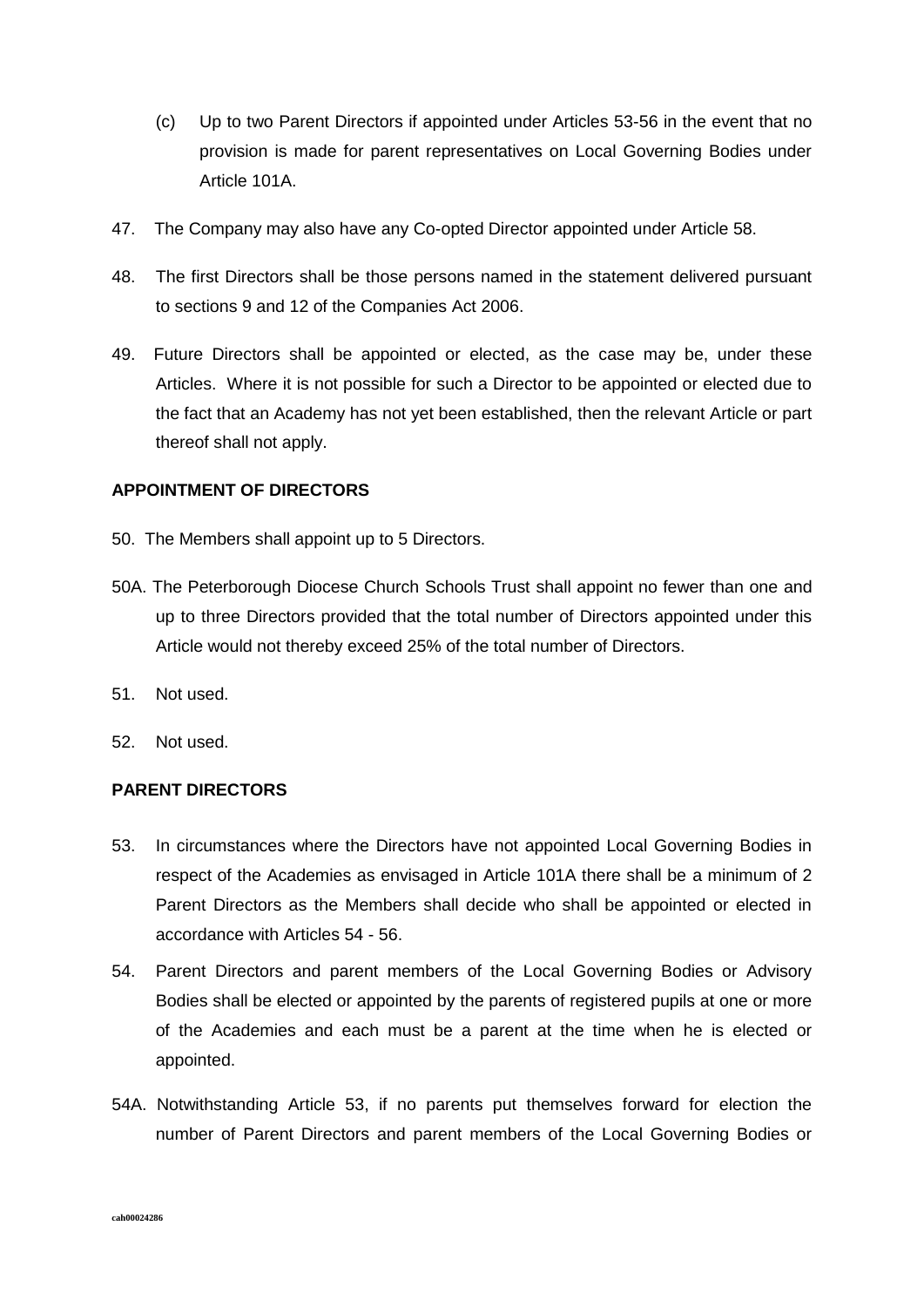Advisory Bodies required shall be made up by Parent Directors and parent members appointed by the Directors.

- 55. The Directors shall make all necessary arrangements for, and determine all other matters relating to, an election of the Parent Directors or parent members of Local Governing Bodies or Advisory Bodies, including any question of whether a person is a parent of a registered pupil at one of the Academies. Any election of the Parent Directors or parent members of the Local Governing Bodies or Advisory Bodies which is contested shall be held by secret ballot.
- 56. In appointing a Parent Director or parent member of a Local Governing Body or Advisory Body the Directors shall appoint a person who is the parent of a registered pupil at an Academy; or where it is not reasonably practical to do so, a person who is the parent of a child of compulsory school age.

#### **EXECUTIVE PRINICPAL**

57. Subject to Article 65, the Executive Principal shall be a Director for as long as he remains in office as such.

## **CO-OPTED DIRECTORS**

- 58. The Directors appointed under Article 50 and 50AA acting jointly and with the consent of the Diocesan Board of Education may appoint up to 2 Co-opted Directors for such term (not exceeding four years) and otherwise upon such conditions as they shall think fit. A 'Co-opted Director' means a person who is appointed to be a Director by being Co-opted by Directors who have not themselves been so appointed. The Directors may not co-opt an employee of the Company as a Co-opted Director if thereby the number of Directors who are employees of the Company would exceed one third of the total number of Directors including the Executive Principal.
- 59 63. Not used.

## **TERM OF OFFICE**

64. The term of office for any Director (other than Co-opted Directors under Article 58) shall be four years, save that this time limit shall not apply to the Executive Principal. Subject to remaining eligible to be a particular type of Director, any Director may be reappointed or re-elected.

#### **RESIGNATION AND REMOVAL**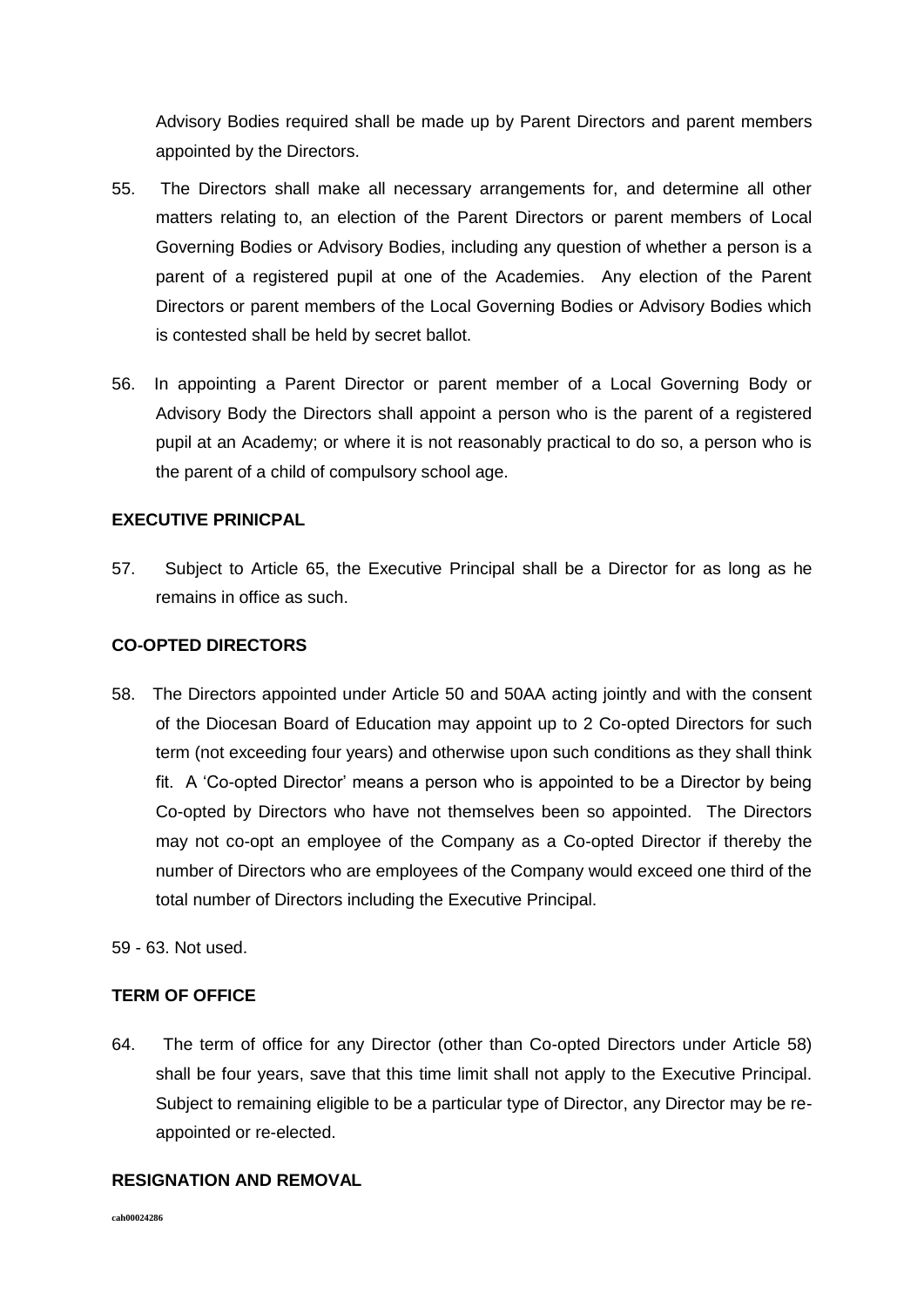- 65. A Director shall cease to hold office if he resigns his office by notice to the Company (but only if at least three Directors will remain in office when the notice of resignation is to take effect).
- 66. A Director shall cease to hold office if he is removed by the person or persons who appointed him. This Article does not apply in respect of a Parent Director.
- 66A. Co-opted Directors appointed in accordance with Article 58 may be removed by resolution of the Directors provided that no Co-opted Director may vote on the removal of another Co-opted Director.
- 67. Where a Director resigns his office or is removed from office, the Director or, where he is removed from office, those removing him, shall give written notice thereof to the Clerk.

## **DISQUALIFICATION OF DIRECTORS**

- 68. No person shall be qualified to be a Director unless he is aged 18 or over at the date of his election or appointment. No current pupil or current student of any of the Academies shall be a Director.
- 69. A Director shall cease to hold office if he becomes incapable by reason of illness or injury of managing or administering his own affairs.
- 70. A Director shall cease to hold office if he is absent without the permission of the Directors from all their meetings held within a period of six months and the Directors resolve that his office be vacated.
- 71. A person shall be disqualified from holding or continuing to hold office as a Director if:
	- (a) his estate has been sequestrated and the sequestration has not been discharged, annulled or reduced; or
	- (b) he is the subject of a bankruptcy restrictions order or an interim order.
- 72. A person shall be disqualified from holding or continuing to hold office as a Director at any time when he is subject to a disqualification order or a disqualification undertaking under the Company Directors Disqualification Act 1986 or to an order made under section 429(2)(b) of the Insolvency Act 1986 (failure to pay under county court administration order).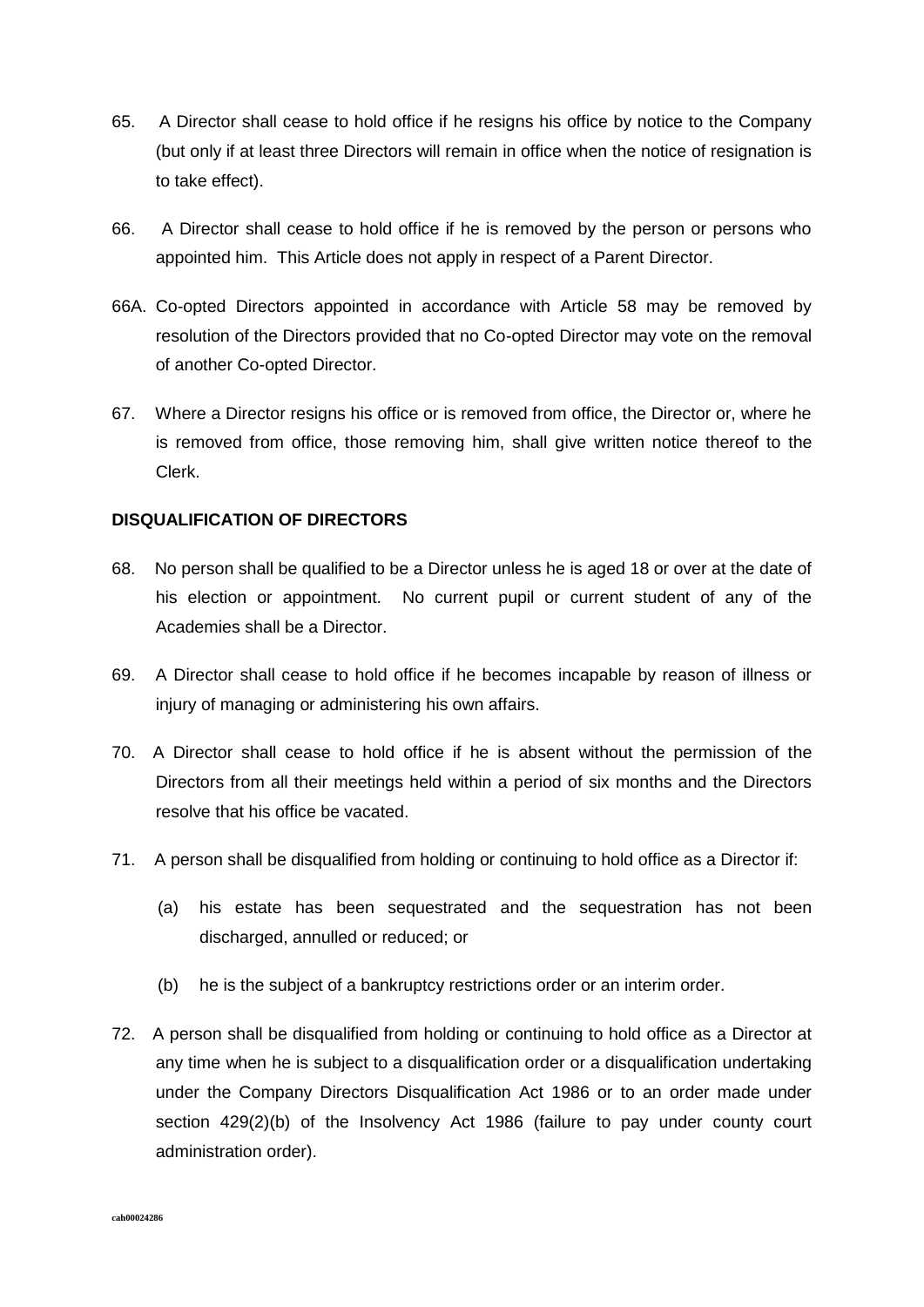- 73. A Director shall cease to hold office if he ceases to be a Director by virtue of any provision in the Companies Act 2006 or is disqualified from acting as a trustee by virtue of section 178 of the Charities Act 2011 (or any statutory re-enactment or modification of that provision).
- 74. A person shall be disqualified from holding or continuing to hold office as a Director if he has been removed from the office of charity trustee or trustee for a charity by an order made by the Charity Commission or the High Court on the grounds of any misconduct or mismanagement in the administration of the charity for which he was responsible or to which he was privy, or which he by his conduct contributed to or facilitated.
- 75. Not used.
- 76 Not used.
- 77. A person shall be disqualified from holding or continuing to hold office as a Director where he has, at any time, been convicted of any criminal offence, excluding any that have been spent under the Rehabilitation of Offenders Act 1974 as amended, and excluding any offence for which the maximum sentence is a fine or a lesser sentence except where a person has been convicted of any offence which falls under section 178 of the Charities Act 2011.
- 78. After the first Academy has opened, a person shall be disqualified from holding or continuing to hold office as a Director if he has not provided to the chairman of the Directors a criminal records certificate at an enhanced disclosure level under section 113B of the Police Act 1997. In the event that the certificate discloses any information which would in the opinion of either the chairman or the Executive Principal confirm their unsuitability to work with children that person shall be disqualified. If a dispute arises as to whether a person shall be disqualified, a referral shall be made to the Secretary of State to determine the matter. The determination of the Secretary of State shall be final.
- 79. Where, by virtue of these Articles a person becomes disqualified from holding, or continuing to hold office as a Director; and he is, or is proposed, to become such a Director, he shall upon becoming so disqualified give written notice of that fact to the Clerk.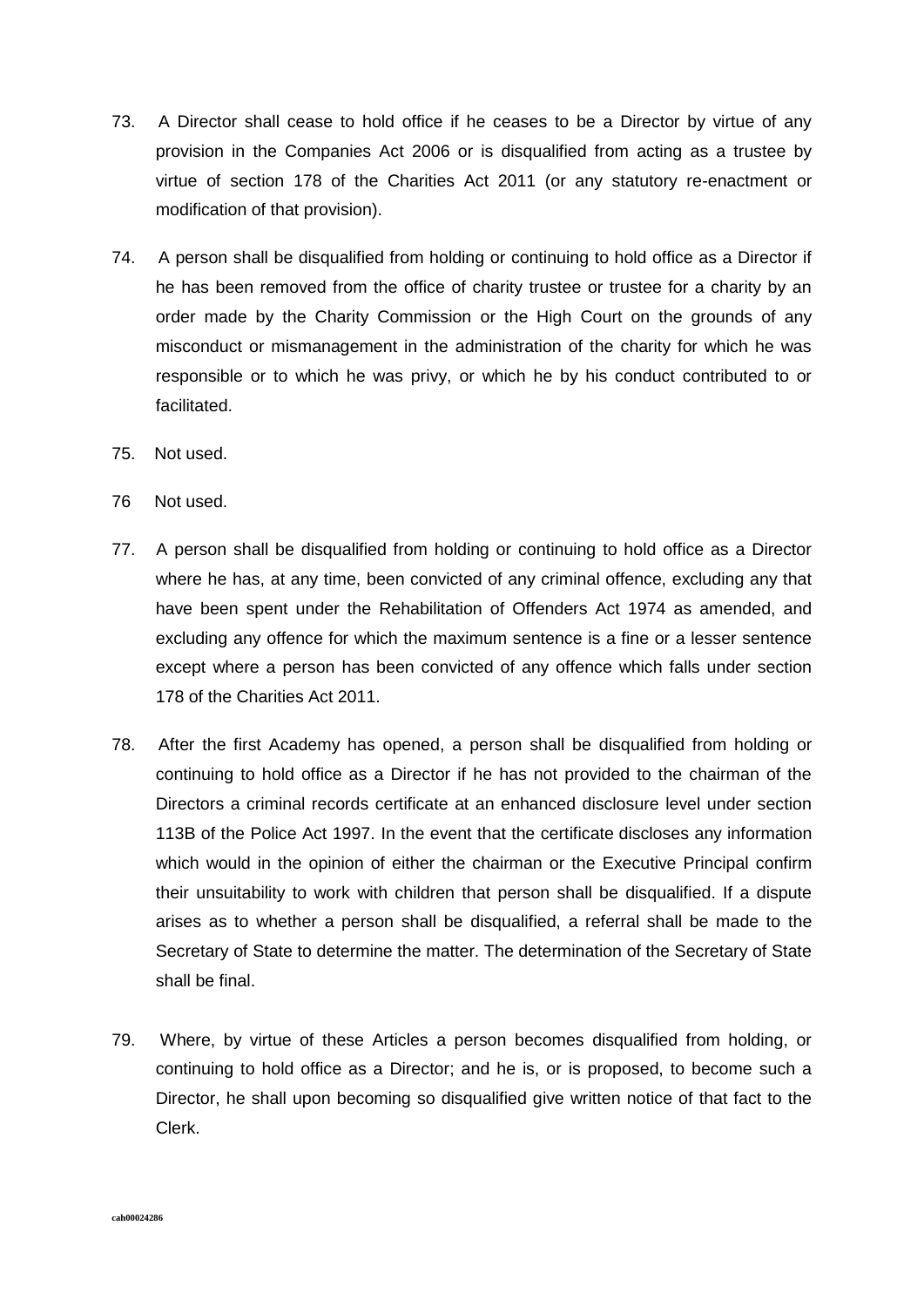80. Articles 68 to 74, Articles 77 to 79 and Articles 97 to 98 also apply to any member of any committee of the Directors, including a Local Governing Body, who is not a Director.

## **CLERK TO THE DIRECTORS**

81. The Clerk shall be appointed by the Directors for such term, at such remuneration and upon such conditions as they may think fit; and any Clerk so appointed may be removed by them. The Clerk shall not be a Director, or a Principal. Notwithstanding this Article, the Directors may, where the Clerk fails to attend a meeting of theirs, appoint any one of their number or any other person to act as Clerk for the purposes of that meeting.

## **CHAIRMAN AND VICE-CHAIRMAN OF THE DIRECTORS**

- 82. The Directors shall for each school year elect a chairman and a vice-chairman from among their number. A Director who is employed by the Company shall not be eligible for election as chairman or vice-chairman.
- 83. Subject to Article 84, the chairman or vice-chairman shall hold office as such until his successor has been elected in accordance with Article 85.
- 84. The chairman or vice-chairman may at any time resign his office by giving notice in writing to the Clerk. The chairman or vice-chairman shall cease to hold office if:
	- (a) he ceases to be a Director;
	- (b) he is employed by the Company;
	- (c) he is removed from office in accordance with these Articles; or
	- (d) in the case of the vice-chairman, he is elected in accordance with these Articles to fill a vacancy in the office of chairman.
- 85. Where by reason of any of the matters referred to in Article 84, a vacancy arises in the office of chairman or vice-chairman, the Directors shall at their next meeting elect one of their number to fill that vacancy.
- 86. Where the chairman is absent from any meeting or there is at the time a vacancy in the office of the chairman, the vice-chairman shall act as the chair for the purposes of the meeting.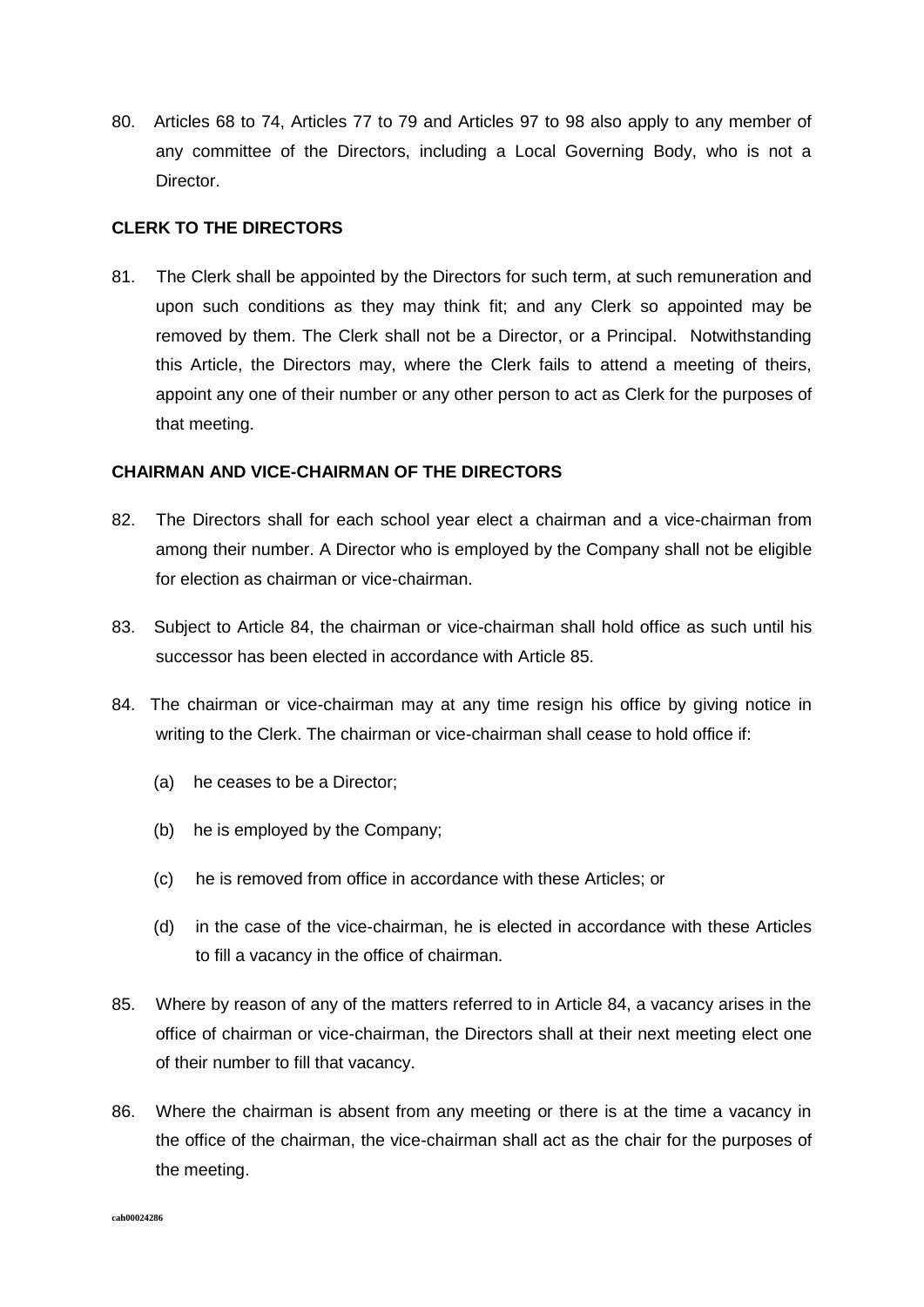- 87. Where in the circumstances referred to in Article 86 the vice-chairman is also absent from the meeting or there is at the time a vacancy in the office of vice-chairman, the Directors shall elect one of their number to act as a chairman for the purposes of that meeting, provided that the Director elected shall not be a person who is employed by the Company.
- 88. The Clerk shall act as chairman during that part of any meeting at which the chairman is elected.
- 89. Any election of the chairman or vice-chairman which is contested shall be held by secret ballot.
- 90. The Directors may remove the chairman or vice-chairman from office in accordance with these Articles.
- 91. A resolution to remove the chairman or vice-chairman from office which is passed at a meeting of the Directors shall not have effect unless-
	- (i) it is confirmed by a resolution passed at a second meeting of the Directors held not less than fourteen days after the first meeting; and
	- (ii) the matter of the chairman's or vice-chairman's removal from office is specified as an item of business on the agenda for each of those meetings.
- 92. Before the Directors resolve at the relevant meeting on whether to confirm the resolution to remove the chairman or vice-chairman from office, the Director or Directors proposing his removal shall at that meeting state their reasons for doing so and the chairman or vice-chairman shall be given an opportunity to make a statement in response.

# **POWERS OF DIRECTORS**

93. Subject to provisions of the Companies Act 2006, the Articles and to any directions given by special resolution, the business of the Company shall be managed by the Directors who may exercise all the powers of the Company. No alteration of the Articles and no such direction shall invalidate any prior act of the Directors which would have been valid if that alteration had not been made or that direction had not been given. The powers given by this Article shall not be limited by any special power given to the Directors by the Articles and a meeting of Directors at which a quorum is present may exercise all the powers exercisable by the Directors.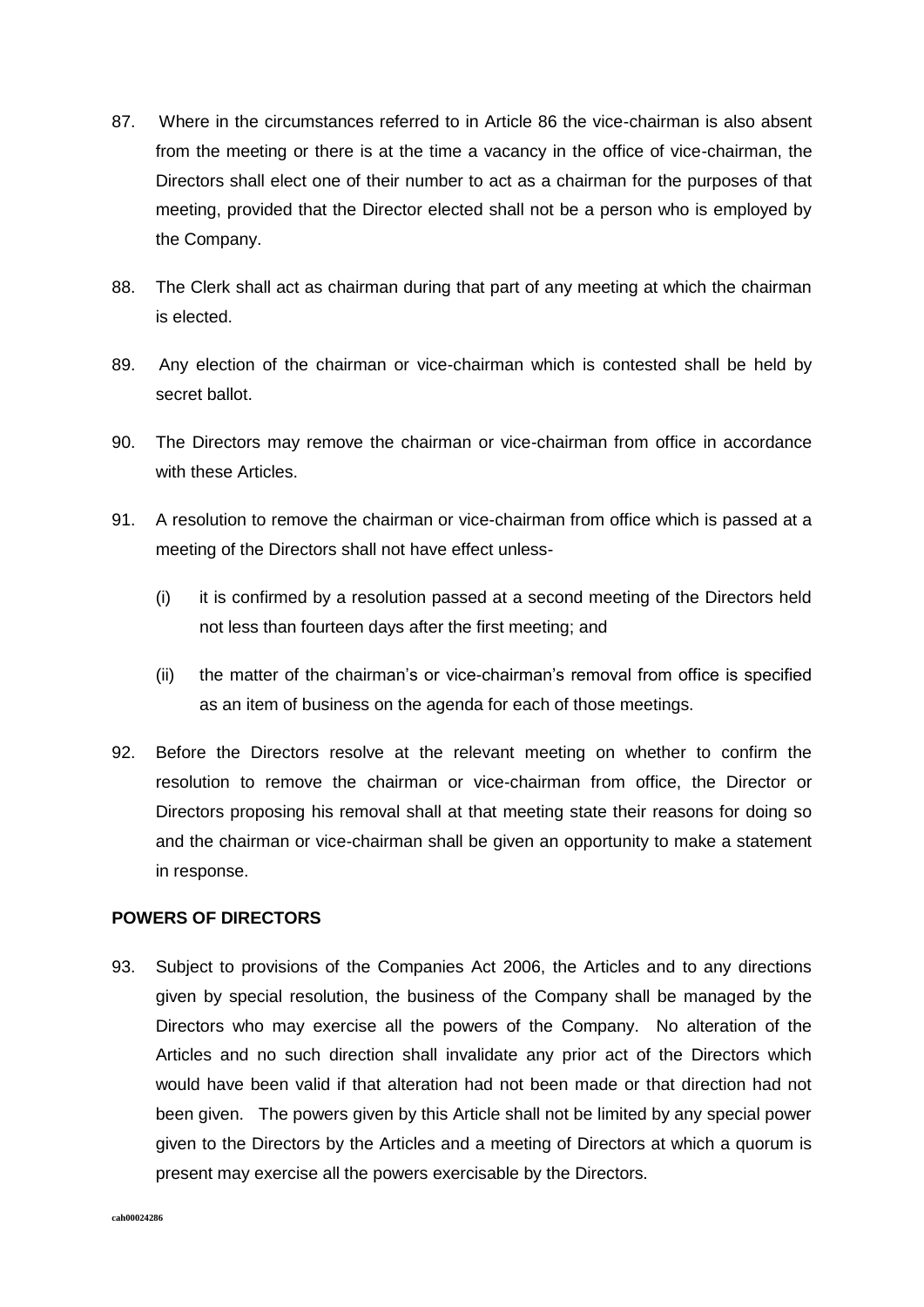- 94. In addition to all powers hereby expressly conferred upon them and without detracting from the generality of their powers under the Articles the Directors shall have the following powers, namely:
	- (a) to expend the funds of the Company in such manner as they shall consider most beneficial for the achievement of the Objects and to invest in the name of the Company such part of the funds as they may see fit and to direct the sale or transposition of any such investments and to expend the proceeds of any such sale in furtherance of the Objects; and
	- (b) to enter into contracts on behalf of the Company.
- 95. In the exercise of their powers and functions, the Directors may consider any advice given by the Executive Principal and any other executive officer.
- 96. Any bank account in which any money of the Company is deposited shall be operated by the Directors in the name of the Company. All cheques and orders for the payment of money from such an account shall be signed by at least two signatories authorised by the Directors.

#### **CONFLICTS OF INTEREST**

- 97. Any Director who has or can have any direct or indirect duty or personal interest (including but not limited to any Personal Financial Interest) which conflicts or may conflict with his duties as a Director shall disclose that fact to the Directors as soon as he becomes aware of it. A Director must absent himself from any discussions of the Directors in which it is possible that a conflict will arise between his duty to act solely in the interests of the Company and any duty or personal interest (including but not limited to any Personal Financial Interest).
- 98. For the purpose of Article 97, a Director has a Personal Financial Interest in the employment or remuneration of, or the provision of any other benefit to, that Director as permitted by and as defined by Articles 6.5 - 6.9.

# **THE MINUTES**

99. The minutes of the proceedings of a meeting of the Directors shall be drawn up and entered into a book kept for the purpose by the person acting as Clerk for the purposes of the meeting; and shall be signed (subject to the approval of the Directors) at the same or next subsequent meeting by the person acting as chairman thereof.

**cah00024286**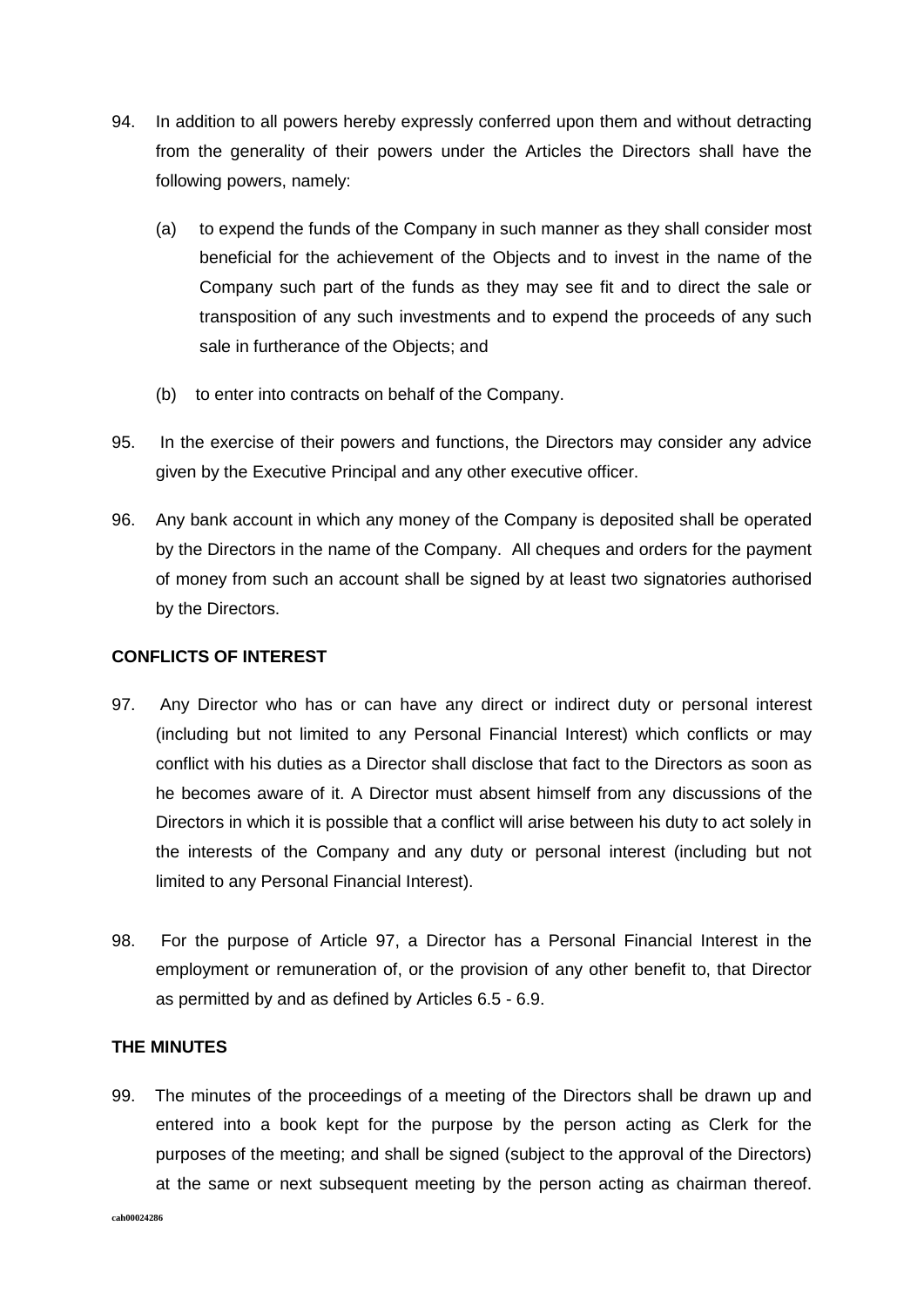The minutes shall include a record of:

- (a) all appointments of officers made by the Directors; and
- (b) all proceedings at meetings of the Company and of the Directors and of committees of Directors including the names of the Directors present at each such meeting.

#### **COMMITTEES**

100. Subject to these Articles, the Directors:

- (a) may appoint separate committees to be known as Local Governing Bodies for each Academy; and
- (b) may establish any other committee.
- 101. Subject to these Articles, the constitution, membership and proceedings of any committee shall be determined by the Directors. The establishment, terms of reference, constitution and membership of any committee of the Directors shall be reviewed at least once in every twelve months. The membership of any committee of the Directors may include persons who are not Directors, provided that (with the exception of the Local Governing Bodies) a majority of members of any such committee shall be Directors. Except in the case of a Local Governing Body, no vote on any matter shall be taken at a meeting of a committee of the Directors unless the majority of members of the committee present are Directors.
- 101A. The Directors shall ensure that any Local Governing Body shall include at least 2 elected representatives of the parents of pupils attending the relevant Academy.
- 101B. The Directors shall ensure that any Local Governing Body constituted in respect of any Academy falling under Article  $4(a)(ii)$  shall have up to 25% of its members appointed by the Peterborough Diocese Church Schools Trust and that all its members shall sign an undertaking to the Peterborough Diocese Church Schools Trust to uphold the designated religious character of the said Academy.
- 102. Not used.
- 103. Not used.
- 104. The functions and proceedings of the Local Governing Bodies shall be subject to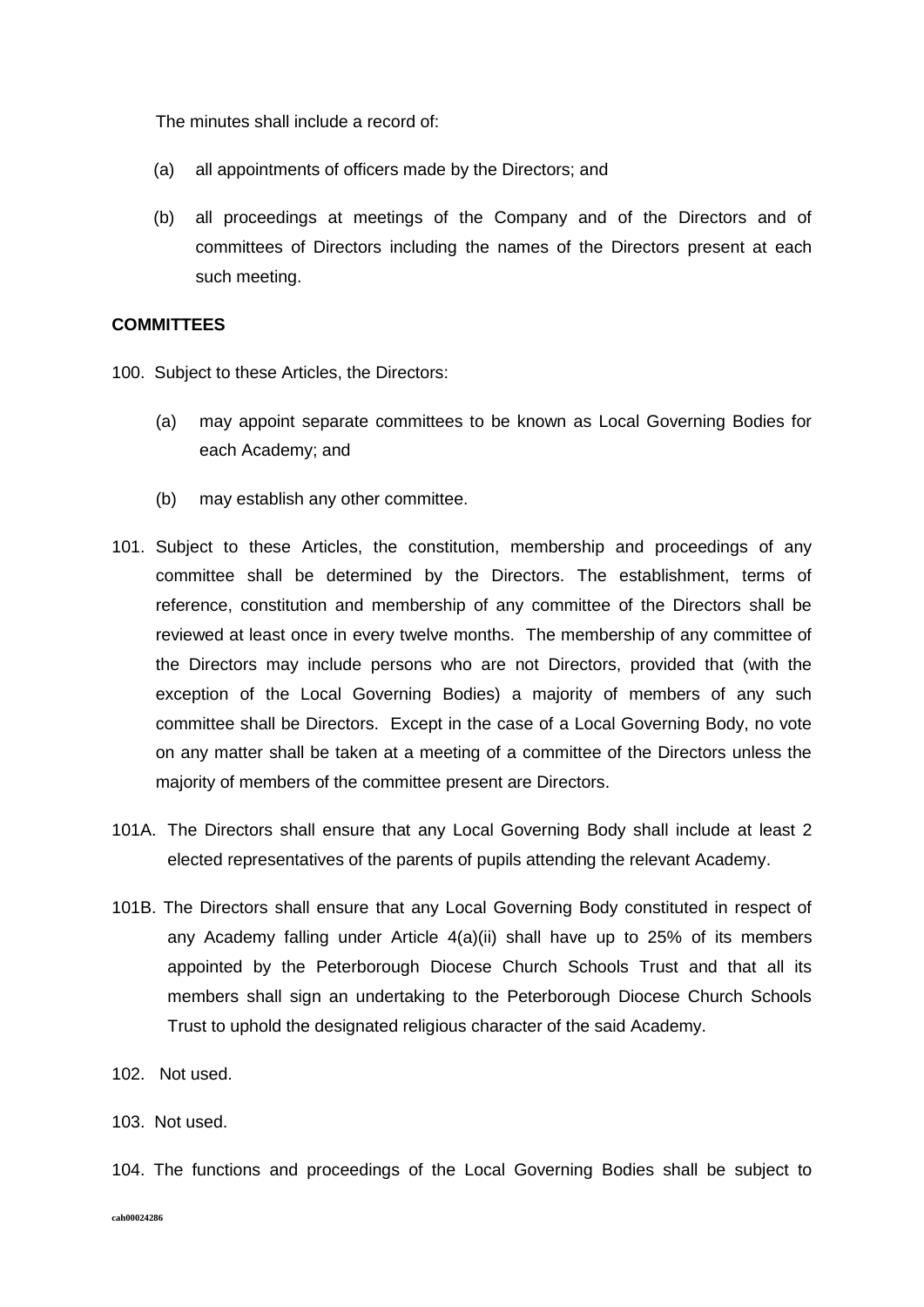regulations made by the Directors from time to time.

#### **DELEGATION**

- 105. Subject to these Articles, the Directors may delegate to any Director, committee (including any Local Governing Body), the Executive Principal or any other holder of an executive office, such of their powers or functions as they consider desirable to be exercised by them. Any such delegation shall be made subject to any conditions the Directors may impose, and may be revoked or altered.
- 106. Where any power or function of the Directors has been exercised by any committee (including any Local Governing Body), under a Scheme of Delegation or otherwise, to any Director, Executive Principalor to any other holder of an executive office, that person or committee shall report to the Directors in respect of any action taken or decision made with respect to the exercise of that power or function at the meeting of the Directors immediately following the taking of the action or the making of the decision.

#### **EXECUTIVE PRINCIPAL, PRINCIPALS AND STAFF**

- 107. The Directors shall appoint the Executive Principal. In relation to such appointment, the Directors shall consult the Diocesan Director of Education and shall have regard to the Objects and may appoint an Executive Principal having regard to that person's ability and fitness to uphold the Objects.
- 107A.The Directors shall appoint the Principal of each Academy. In respect of the appointment of the Principal at each of those Academies falling under Article 4(a)(ii), the Directors shall do so only with the agreement of the Diocesan Director of Education and shall make use of any relevant powers under section 124AA of the School Standards and Framework Act 1998 or under the Relevant Funding Agreement in respect of those Academies.
- 107B. In respect of each of those Academies falling under Article 4(a)(ii) the Directors shall determine at the time of the appointment of each Principal whether that Principal is to be a Reserved Teacher.
- 107C . The Directors may delegate such powers and functions as they consider are required by the Executive Principal and Principals for the internal organisation, management and control of the Academies (including the implementation of all policies approved by the Directors and for the direction of the teaching and curriculum at the Academies).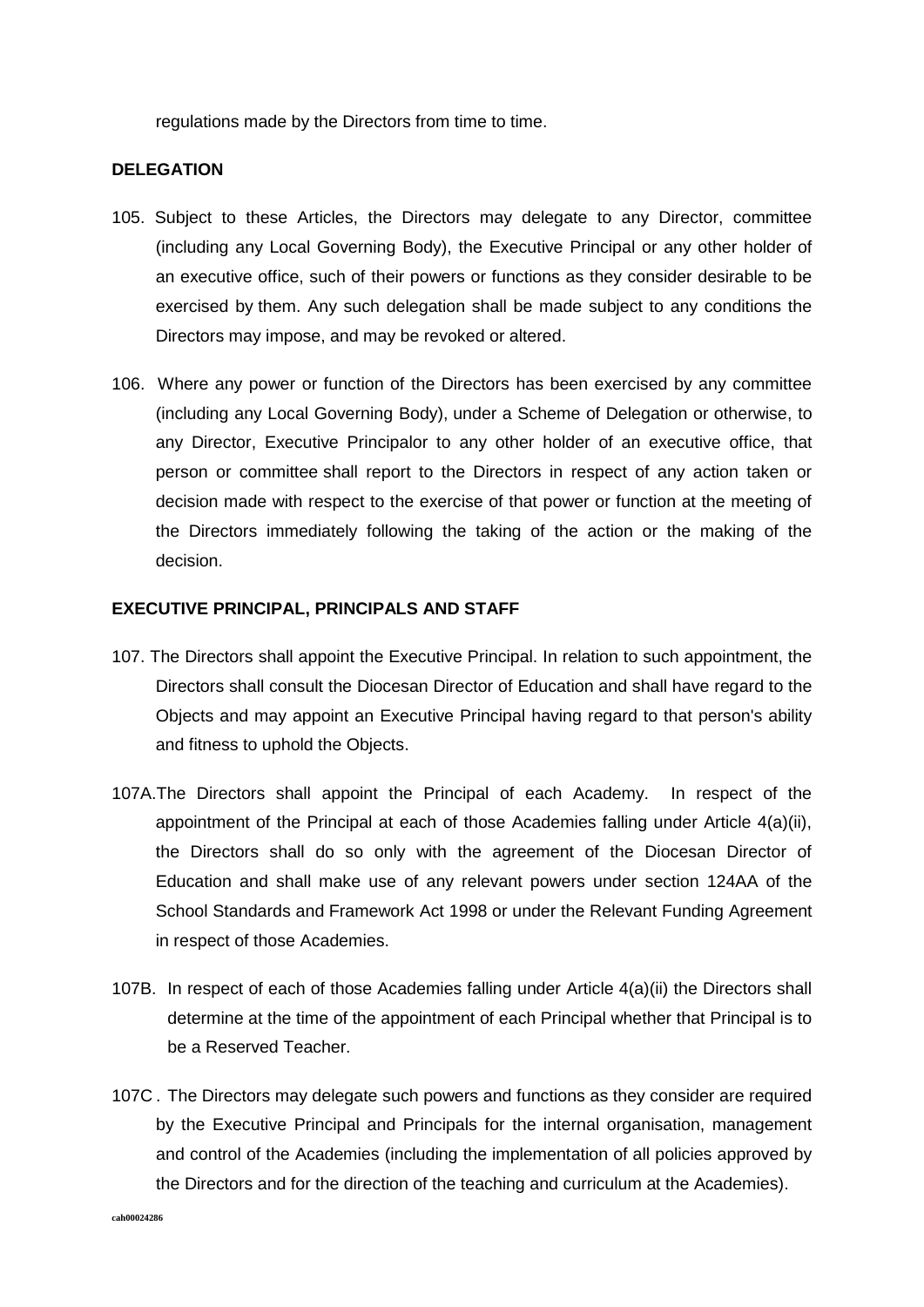- 107D. In appointing staff other than the Principal to those Academies falling under Article 4(a)(ii) the Directors will have regard where relevant to the powers provided to them under the Relevant Funding Agreement in respect of each Academy (being powers equivalent to the powers of governing bodies of Voluntary Controlled schools as set out in sections 58 to 60 of the Schools Standard and Framework Act):
	- (a) so as to ensure that at least two Reserved Teachers (although the Principal may be one of the two) are appointed in each of those Academies falling under Article 4(a)(ii); and
	- (b) having regard to their entitlement under the Relevant Funding Agreement to appoint up to one fifth of teaching staff as Reserved Teachers in each of those Academies falling under Article 4(a)(ii).

## **MEETINGS OF THE DIRECTORS**

- 108. Subject to these Articles, the Directors may regulate their proceedings as they think fit.
- 109. The Directors shall hold at least three meetings in every school year. Meetings of the Directors shall be convened by the Clerk. In exercising his functions under this Article the Clerk shall comply with any direction:
	- (a) given by the Directors; or
	- (b) given by the chairman of the Directors or, in his absence or where there is a vacancy in the office of chairman, the vice-chairman of the Directors, so far as such direction is not inconsistent with any direction given as mentioned in (a).
- 110. Any three Directors may, by notice in writing given to the Clerk, requisition a meeting of the Directors; and it shall be the duty of the Clerk to convene such a meeting as soon as is reasonably practicable.
- 111. Each Director shall be given at least seven clear days before the date of a meeting:
	- (i) notice in writing thereof, signed by the Clerk, and sent to each Director at the address provided by each Director from time to time; and
	- (ii) a copy of the agenda for the meeting,

provided that where the chairman or, in his absence or where there is a vacancy in the office of chairman, the vice-chairman, so determines on the ground that there are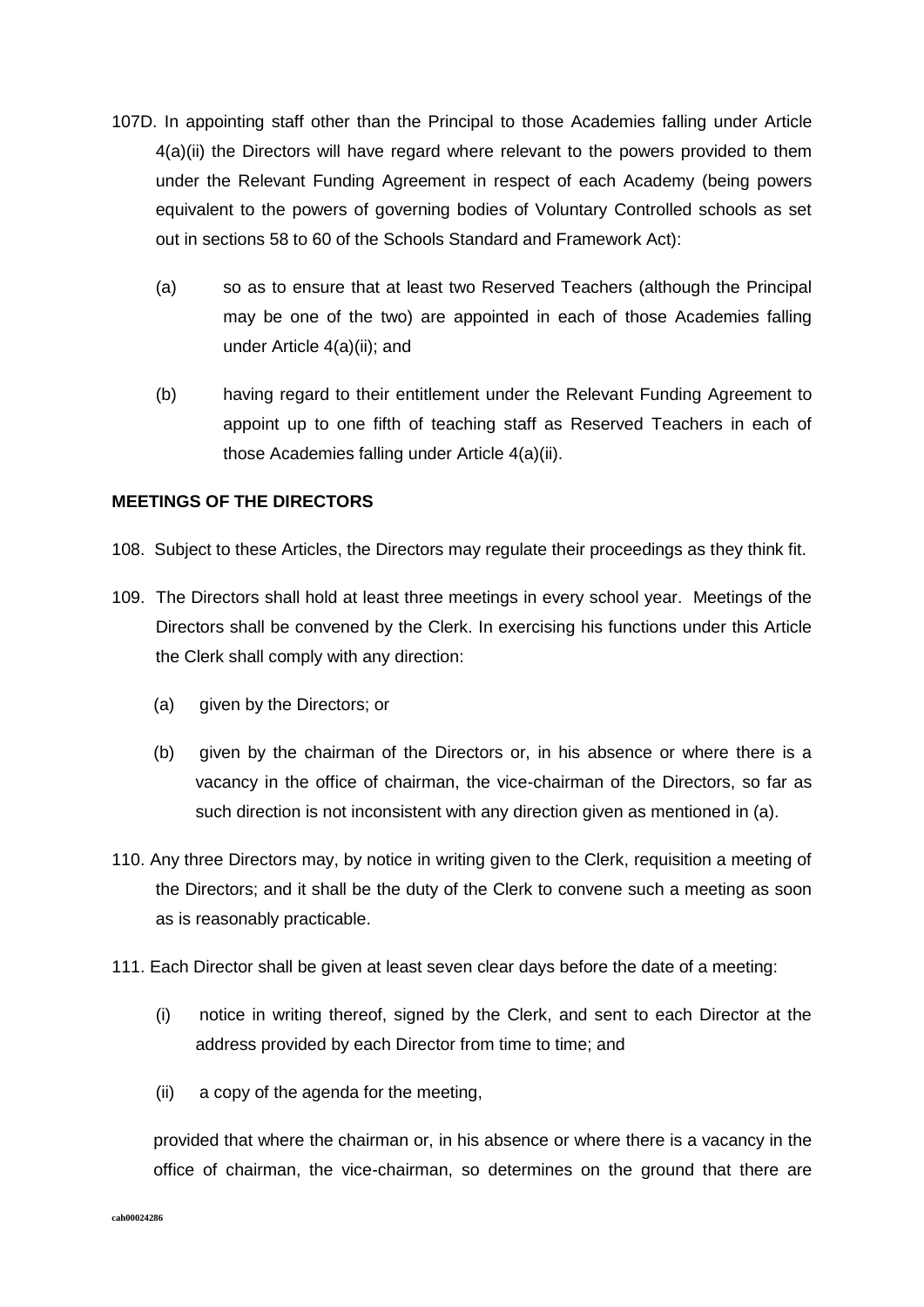matters demanding urgent consideration, it shall be sufficient if the written notice of a meeting, and the copy of the agenda thereof are given within such shorter period as he directs.

- 112. The convening of a meeting and the proceedings conducted thereat shall not be invalidated by reason of any individual not having received written notice of the meeting or a copy of the agenda thereof.
- 113. A resolution to rescind or vary a resolution carried at a previous meeting of the Directors shall not be proposed at a meeting of the Directors unless the consideration of the rescission or variation of the previous resolution is a specific item of business on the agenda for that meeting.
- 114. A meeting of the Directors shall be terminated forthwith if:
	- (a) the Directors so resolve; or
	- (b) the number of Directors present ceases to constitute a quorum for a meeting of the Directors in accordance with Article 117, subject to Article 119.
- 115. Where in accordance with Article 114 a meeting is not held or is terminated before all the matters specified as items of business on the agenda for the meeting have been disposed of, a further meeting shall be convened by the Clerk as soon as is reasonably practicable, but in any event within seven days of the date on which the meeting was originally to be held or was so terminated.
- 116. Where the Directors resolve in accordance with Article 114 to adjourn a meeting before all the items of business on the agenda have been disposed of, the Directors shall before doing so determine the time and date at which a further meeting is to be held for the purposes of completing the consideration of those items, and they shall direct the Clerk to convene a meeting accordingly.
- 117. Subject to Article 119 the quorum for a meeting of the Directors, and any vote on any matter thereat, shall be any three Directors, or, where greater, any one third (rounded up to a whole number) of the total number of Directors holding office at the date of the meeting.
- 118. The Directors may act notwithstanding any vacancies in their number, but, if the numbers of Directors is less than the number fixed as the quorum, the continuing Directors may act only for the purpose of filling vacancies or of calling a general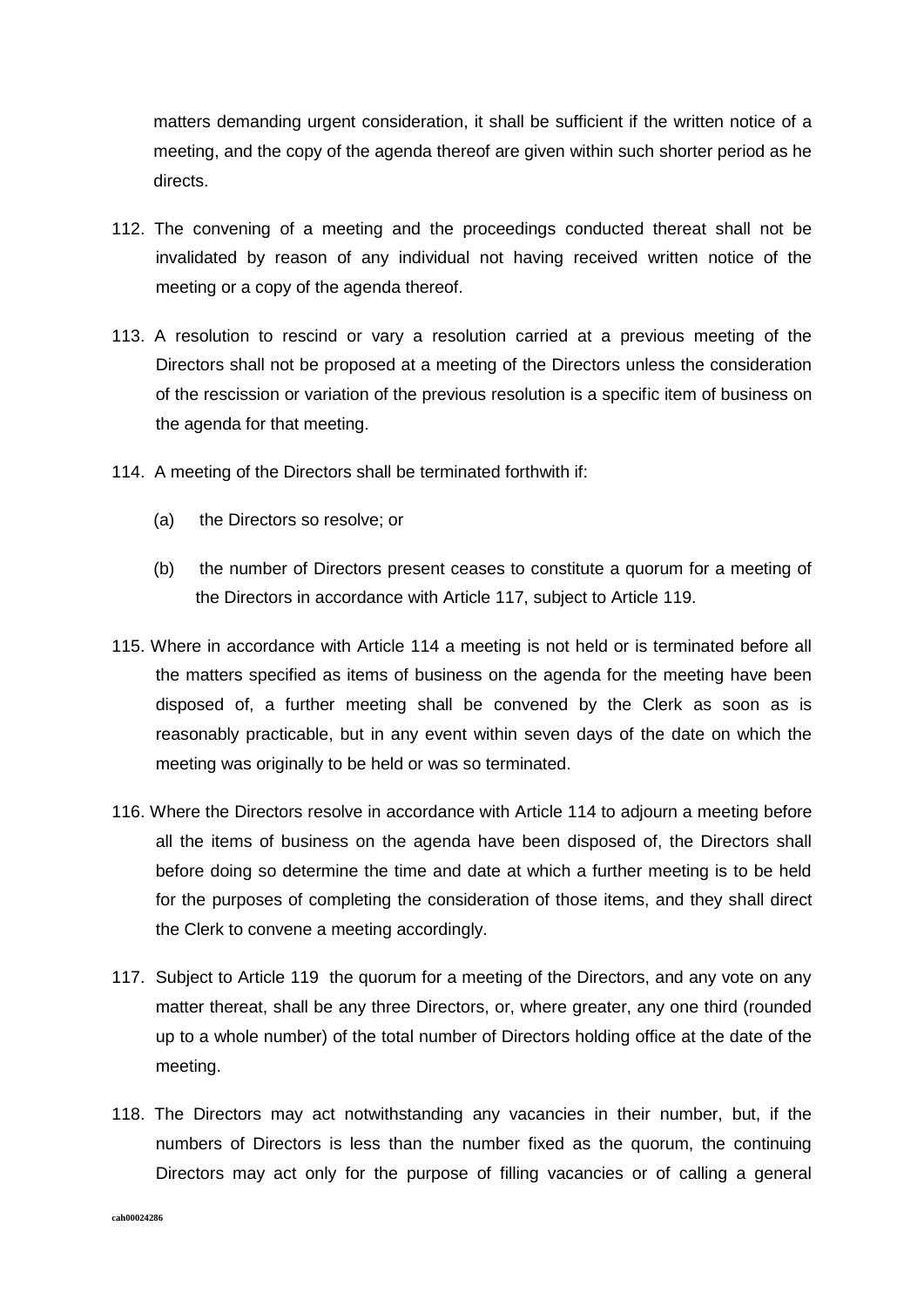meeting.

- 119. The quorum for the purposes of:
	- (i) appointing a Parent Director under Article 56;
	- (ii) any vote on the removal of a Director in accordance with Article 66; and
	- (iii) any vote on the removal of the chairman of the Directors in accordance with Article 90,

shall be any two-thirds (rounded up to a whole number) of the persons who are at the time Directors entitled to vote on those respective matters.

- 120. Subject to these Articles, every question to be decided at a meeting of the Directors shall be determined by a majority of the votes of the Directors present and voting on the question. Every Director shall have one vote.
- 121. Subject to Articles 117 119, where there is an equal division of votes, the chairman of the meeting shall have a casting vote in addition to any other vote he may have.
- 122. The proceedings of the Directors shall not be invalidated by
	- (a) any vacancy among their number; or
	- (b) any defect in the election, appointment or nomination of any Director.
- 123. A resolution in writing, signed by all the Directors entitled to receive notice of a meeting of Directors or of a committee of Directors, shall be valid and effective as if it had been passed at a meeting of Directors or (as the case may be) a committee of Directors duly convened and held. Such a resolution may consist of several documents in the same form, each signed by one or more of the Directors.
- 124. Subject to Article 125, the Directors shall ensure that a copy of:
	- (a) the agenda for every meeting of the Directors;
	- (b) the draft minutes of every such meeting, if they have been approved by the person acting as chairman of that meeting;
	- (c) the signed minutes of every such meeting; and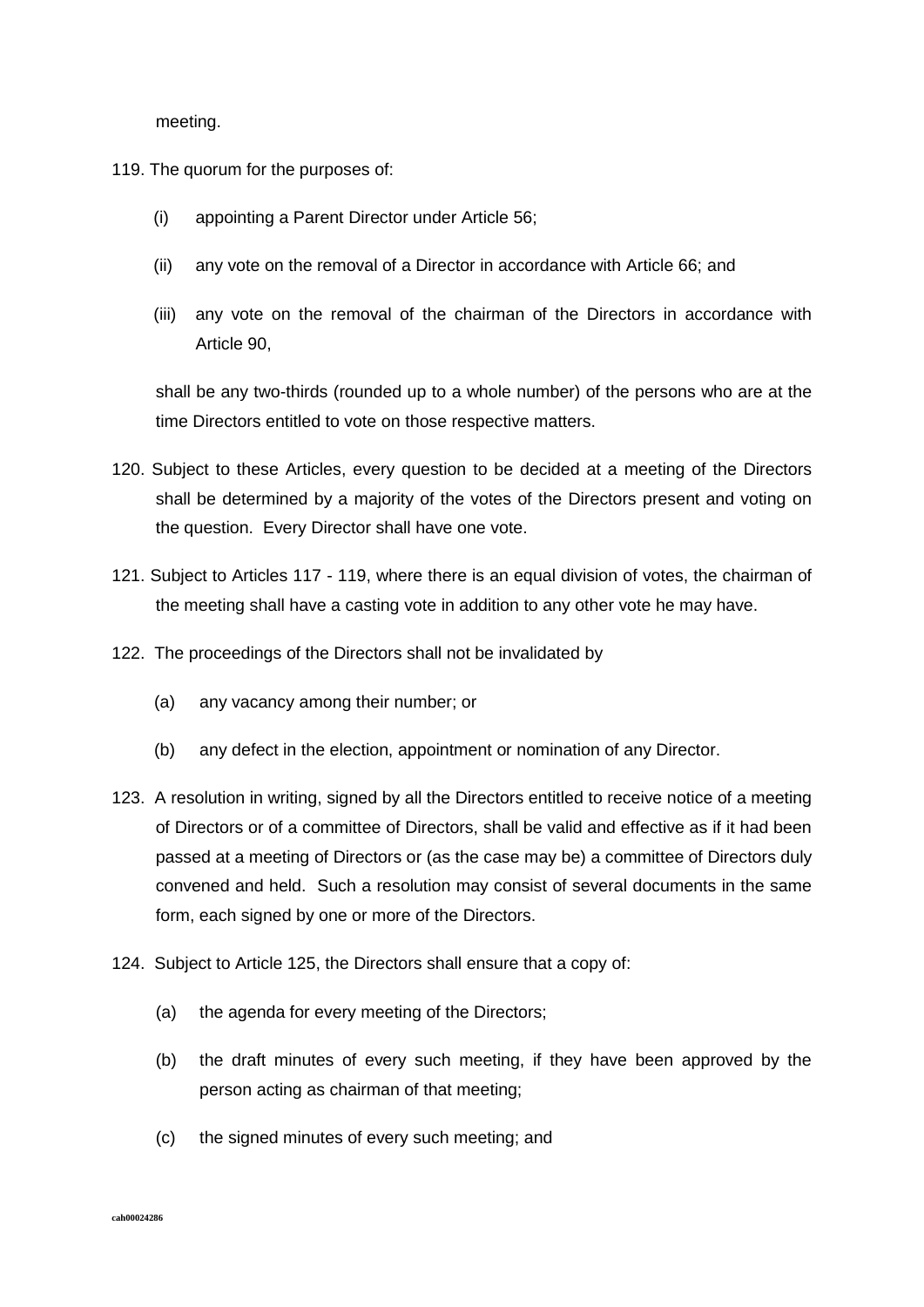(d) any report, document or other paper considered at any such meeting,

are, as soon as is reasonably practicable, made available at every Academy to persons wishing to inspect them.

- 125. There may be excluded from any item required to be made available in pursuance of Article 124, any material relating to:
	- (a) a named teacher or other person employed, or proposed to be employed, at any Academy;
	- (b) a named pupil at, or candidate for admission to, any Academy; and
	- (c) any matter which, by reason of its nature, the Directors are satisfied should remain confidential.
- 126. Any Director shall be able to participate in meetings of the Directors by telephone or video conference provided that:
	- (a) he has given notice of his intention to do so detailing the telephone number on which he can be reached and/or appropriate details of the video conference suite from which he shall be taking part at the time of the meeting at least 48 hours before the meeting; and,
	- (b) the Directors have access to the appropriate equipment if after all reasonable efforts it does not prove possible for the person to participate by telephone or video conference the meeting may still proceed with its business provided it is otherwise quorate.

## **PATRONS AND HONORARY OFFICERS**

127. The Directors may from time to time appoint any person whether or not a Member of the Company to be a patron of the Company or to hold any honorary office and may determine for what period he is to hold such office.

# **THE SEAL**

128. The seal, if any, shall only be used by the authority of the Directors or of a committee of Directors authorised by the Directors. The Directors may determine who shall sign any instrument to which the seal is affixed and unless otherwise so determined it shall be signed by a Director and by the Clerk or by a second Director.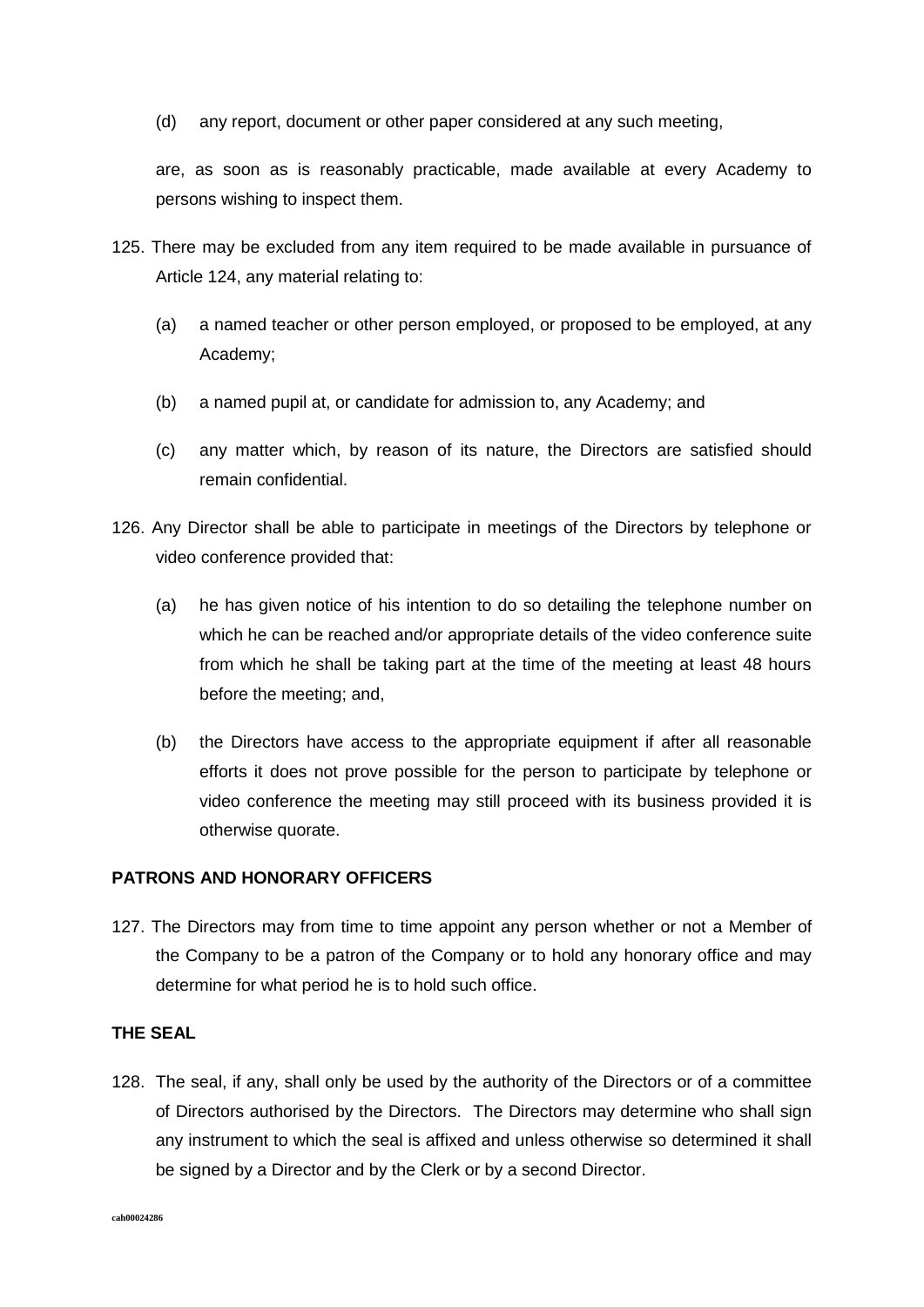#### **ACCOUNTS**

129. Accounts shall be prepared in accordance with the relevant Statement of Recommended Practice as if the Company was a non-exempt charity and Parts 15 and 16 of the Companies Act 2006 and shall file these with the Secretary of State and the Principal Regulator by 31 December for each Academy Financial Year.

#### **ANNUAL REPORT**

130. The Directors shall prepare its Annual Report in accordance with the Statement of Recommended Practice as if the Company was a non-exempt charity and shall file these with the Secretary of State and the Principal Regulator by 31 December each Academy Financial Year.

# **ANNUAL RETURN**

131. The Directors shall comply with their obligations under Part 24 of the Companies Act 2006 (or any statutory re-enactment or modification of that Act) with regard to the preparation of an annual return to the Registrar of Companies and in accordance with the Statement of Recommended Practice as if the Company was a non-exempt charity and to the Secretary of State and the Principal Regulator by 31 December each Academy Financial Year.

# **NOTICES**

- 132. Any notice to be given to or by any person pursuant to these Articles (other than a notice calling a meeting of the directors) shall be in writing or shall be given using electronic communications to an address for the time being notified for that purpose to the person giving the notice. In these Articles, "address" in relation to electronic communications, includes a number or address used for the purposes of such communications.
- 133. A notice may be given by the Company to a Member either personally or by sending it by post in a prepaid envelope addressed to the Member at his registered address or by leaving it at that address or by giving it using electronic communications to an address for the time being notified to the Company by the Member. A Member whose registered address is not within the United Kingdom and who gives to the Company an address within the United Kingdom at which notices may be given to him, or an address to which notices may be sent using electronic communications, shall be entitled to have notices given to him at that address, but otherwise no such Member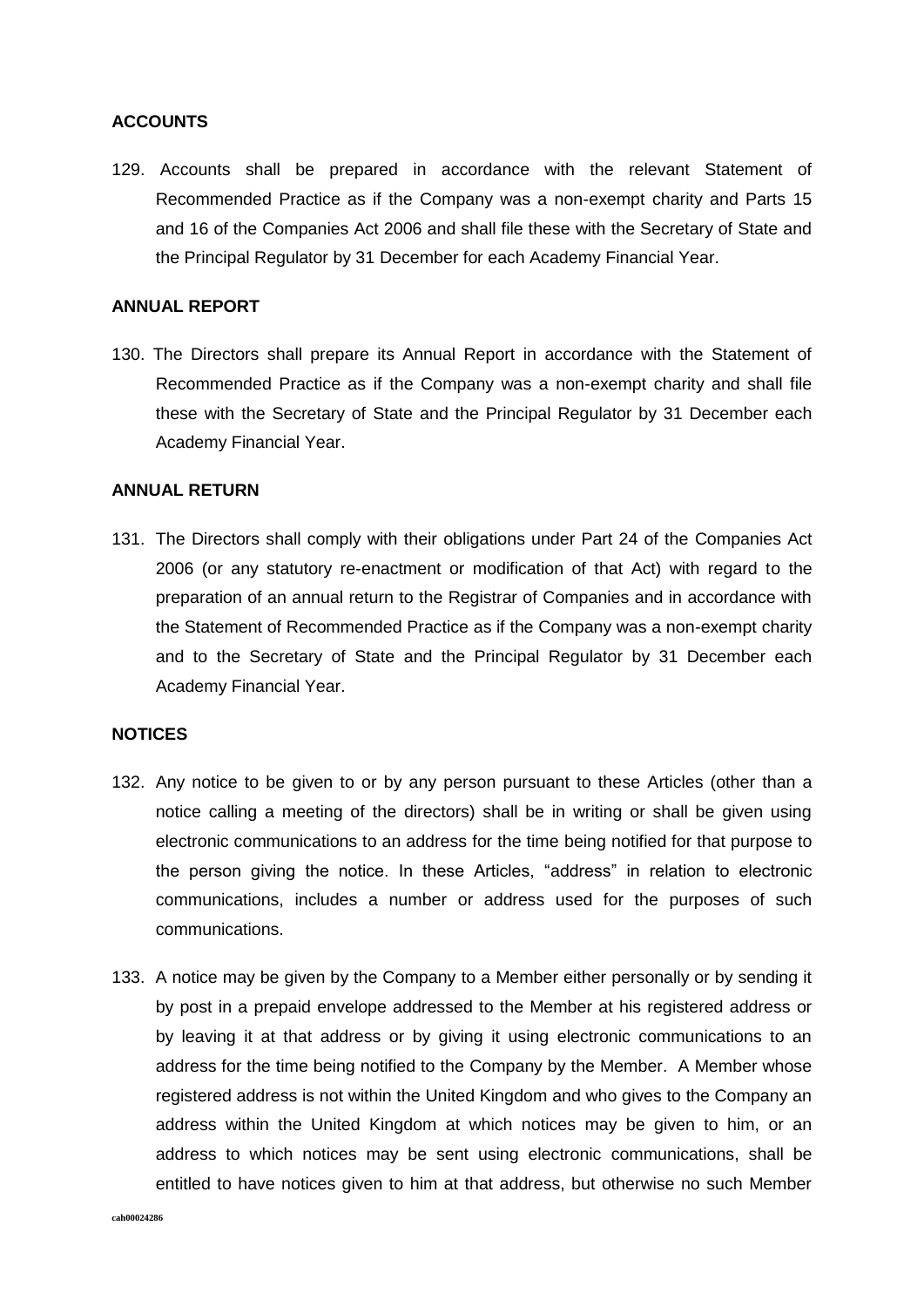shall be entitled to receive any notice from the Company.

- 134. A Member present, either in person or by proxy, at any meeting of the Company shall be deemed to have received notice of the meeting and, where necessary, of the purposes for which it was called.
- 135. Proof that an envelope containing a notice was properly addressed, prepaid and posted shall be conclusive evidence that the notice was given. Proof that a notice contained in an electronic communication was sent in accordance with guidance issued by the Institute of Chartered Secretaries and Administrators shall be conclusive evidence that the notice was given. A notice shall be deemed to be given at the expiration of 48 hours after the envelope containing it was posted or, in the case of a notice contained in an electronic communication, at the expiration of 48 hours after the time it was sent.

#### **INDEMNITY**

136. Subject to the provisions of the Companies Act 2006 and Article 6.3 every Director or other officer or auditor of the Company shall be indemnified out of the assets of the Company against any liability incurred by him in that capacity in defending any proceedings, whether civil or criminal, in which judgment is given in favour or in which he is acquitted or in connection with any application in which relief is granted to him by the court from liability for negligence, default, breach of duty or breach of trust in relation to the affairs of the Company.

#### **RULES**

- 137. The Directors may from time to time make such rules or bye laws as they may deem necessary or expedient or convenient after consultation with the Diocesan Board of Education for the proper conduct and management of the Company, and in particular but without prejudice to the generality of the foregoing, they may by such rules or bye laws regulate:
	- (a) the setting aside of the whole or any part or parts of the Company's premises at any particular time or times or for any particular purpose or purposes;
	- (b) the procedure at general meetings and meetings of the Directors and committees of the Directors and meetings of the Local Governing Bodies in so far as such procedure is not regulated by the Articles; and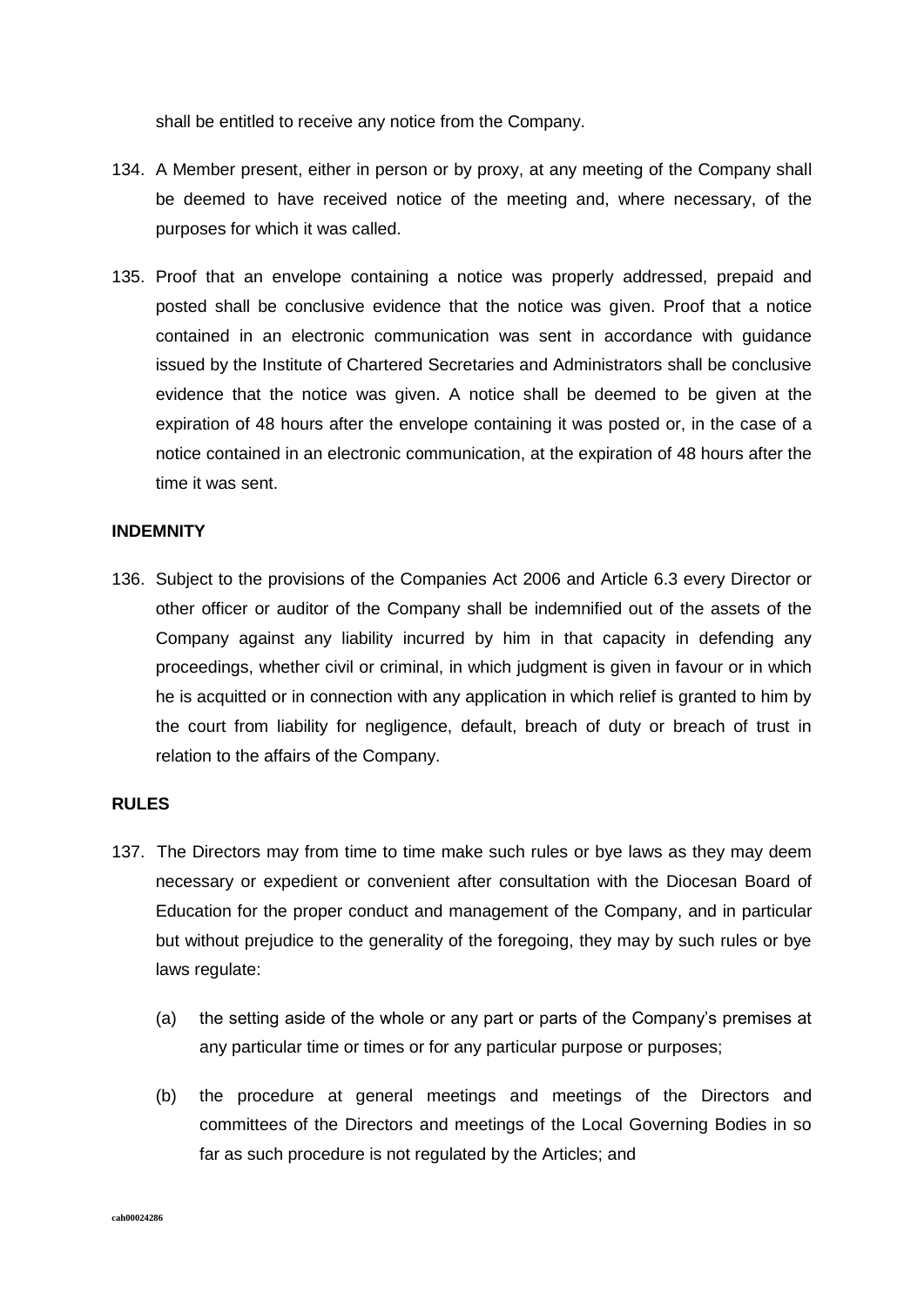- (c) generally, all such matters as are commonly the subject matter of Company rules.
- 138. The Company in general meeting shall have power to alter, add or to repeal the rules or bye laws but only after consultation with the Diocesan Board of Education. Provided that no rule or bye law shall be inconsistent with, or shall affect or repeal anything contained in these Articles.

#### **AVOIDING INFLUENCED COMPANY STATUS**

- 139. Notwithstanding the number of Members from time to time, the maximum aggregate number of votes exercisable by Local Authority Associated Persons shall never exceed 19.9% of the total number of votes exercisable by Members in general meeting and the votes of the other Members having a right to vote at the meeting will be increased on a pro-rata basis.
- 140. No person who is a Local Authority Associated Person may be appointed as a Director if, once the appointment had taken effect, the number of Directors who are Local Authority Associated Persons would represent 20% or more of the total number of Directors. Upon any resolution put to the Directors, the maximum aggregate number of votes exercisable by any Directors who are Local Authority Associated Persons shall represent a maximum of 19.9% of the total number of votes cast by the Directors on such a resolution and the votes of the other Directors having a right to vote at the meeting will be increased on a pro-rata basis.
- 141. No person who is a Local Authority Associated Person is eligible to be appointed to the office of Director unless his appointment to such office is authorised by the local authority to which he is associated.
- 142. If at the time of either his becoming a Member of the Company or his first appointment to office as a Director any Member or Director was not a Local Authority Associated Person but later becomes so during his membership or tenure as a Director he shall be deemed to have immediately resigned his membership and/or resigned from his office as a Director as the case may be.
- 143. If at any time the number of Directors or Members who are also Local Authority Associated Persons would (but for Articles 139 - 142 inclusive) represent 20% or more of the total number of Directors or Members (as the case may be) then a sufficient number of the Directors or Members (as the case may be) who are Local